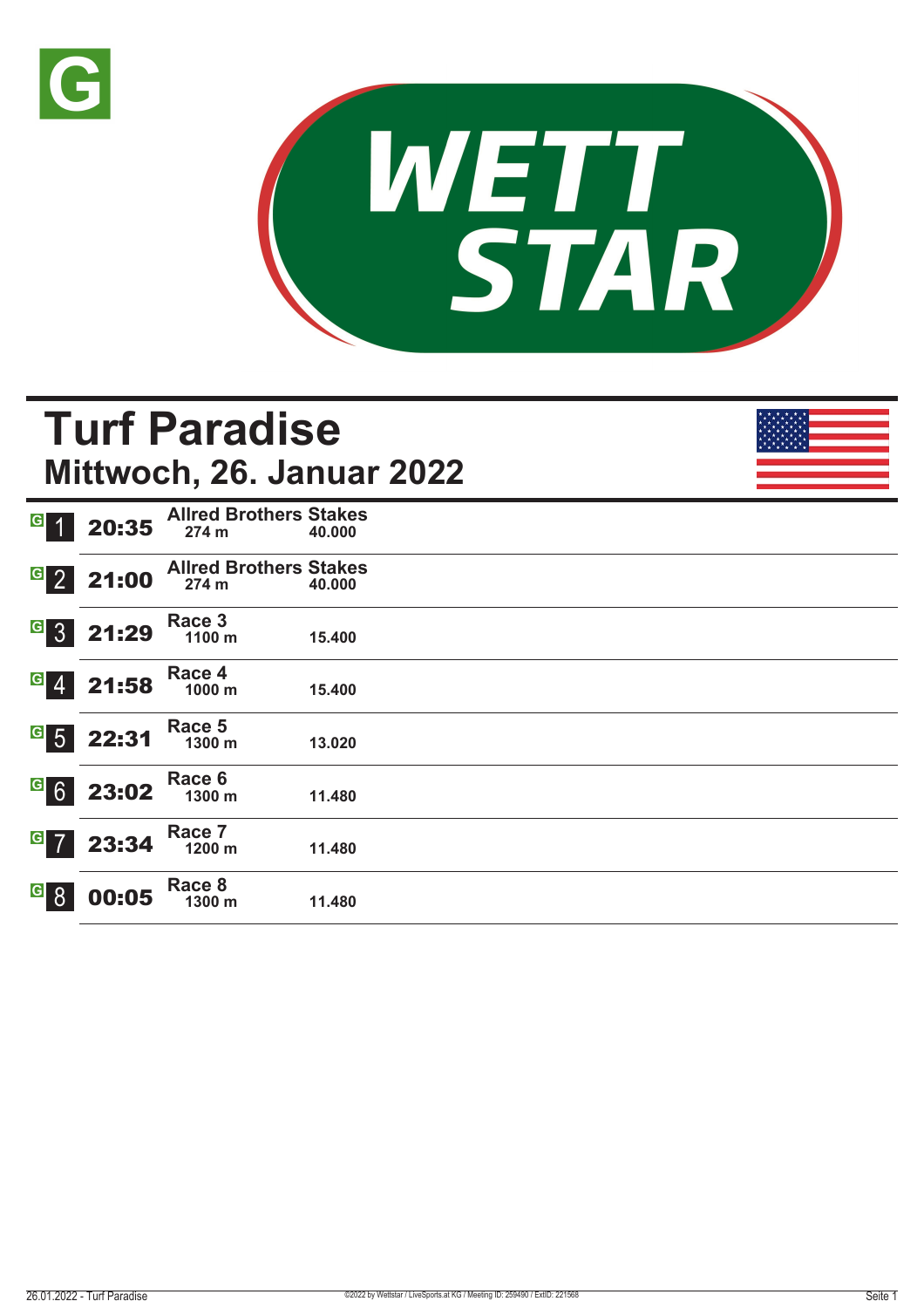| 26.01.2022 - Turf Paradise                                                                                                                                                                                                                                                                                                                   |                                                                                                                                                                                                                                                                                                         |                                                                                                                                                                                                                                                                                                        |                                                                                                                                                                                                                                   | Rennen#10                                                                                                                                                                                                                                              |                                                                                                                                                                                                                                                                                                    |  |                                                                                                                                                                                                                                                      |                                                                                                                                                                                                                                                                            |                                                                                                                                                                                                                                                                        | Seite 2                                                                                                                                          |  |  |
|----------------------------------------------------------------------------------------------------------------------------------------------------------------------------------------------------------------------------------------------------------------------------------------------------------------------------------------------|---------------------------------------------------------------------------------------------------------------------------------------------------------------------------------------------------------------------------------------------------------------------------------------------------------|--------------------------------------------------------------------------------------------------------------------------------------------------------------------------------------------------------------------------------------------------------------------------------------------------------|-----------------------------------------------------------------------------------------------------------------------------------------------------------------------------------------------------------------------------------|--------------------------------------------------------------------------------------------------------------------------------------------------------------------------------------------------------------------------------------------------------|----------------------------------------------------------------------------------------------------------------------------------------------------------------------------------------------------------------------------------------------------------------------------------------------------|--|------------------------------------------------------------------------------------------------------------------------------------------------------------------------------------------------------------------------------------------------------|----------------------------------------------------------------------------------------------------------------------------------------------------------------------------------------------------------------------------------------------------------------------------|------------------------------------------------------------------------------------------------------------------------------------------------------------------------------------------------------------------------------------------------------------------------|--------------------------------------------------------------------------------------------------------------------------------------------------|--|--|
| <b>WANN STARTET IHR PFERD</b>                                                                                                                                                                                                                                                                                                                |                                                                                                                                                                                                                                                                                                         |                                                                                                                                                                                                                                                                                                        |                                                                                                                                                                                                                                   |                                                                                                                                                                                                                                                        |                                                                                                                                                                                                                                                                                                    |  |                                                                                                                                                                                                                                                      |                                                                                                                                                                                                                                                                            |                                                                                                                                                                                                                                                                        |                                                                                                                                                  |  |  |
| <b>Albany Front</b><br>Apollitical J One<br>Autism Can Do<br>Bella Faccia<br>Big Larry<br>Bo Times 9<br><b>Brazilian Summer</b><br>California Tenga<br>Charlies Fast Man<br>Chef<br><b>Chicks Fayvorite</b><br>Chicksfabulouscorona<br>Chumblev<br>Colonel Mike                                                                              | 6<br>Dog Choice<br>$\mathbf{1}$<br>Dougs Pal<br>$\overline{7}$<br>$\overline{2}$<br>Evesa Forrest<br>$\overline{7}$<br>1<br>6<br>Georgian Road<br>$\overline{7}$<br>$\overline{2}$<br>6<br>Gulfstream 650<br>$\overline{2}$<br>Harrovian<br>$\mathbf{1}$<br>$\overline{2}$<br>Hermano<br>$\overline{7}$ | Emperor's Choice<br>First Lady Perry<br>Gabo's Macondo<br>Golden Sun Drops<br><b>Got Even Smarter</b><br>Harrykeepthechange<br>I Am Allthatyouare                                                                                                                                                      | $\mathbf{1}$<br>4<br>8<br>$\overline{2}$<br>$\mathbf{1}$<br>8<br>5<br>3<br>5<br>$\mathbf{1}$<br>6<br>4<br>5<br>5                                                                                                                  | <b>Indian Affair</b><br>Indian Gambler<br>Keen James<br>Keeponrockinmebaby<br>Lil' Ninia<br>Litigator<br>Majestic Cafe<br>Marque It Up<br>Minehunter<br>Miss Rebekah<br><b>Moonlight Blue</b><br>No Supah For You<br>Northern Quest<br>Okey Dokey Road | 3<br>4<br>$\overline{7}$<br>3<br>$\overline{7}$<br>$\overline{7}$<br>4<br>8<br>4<br>3<br>8<br>5<br>8<br>$\mathbf{1}$                                                                                                                                                                               |  | Our Money Cat<br>Out For Justice<br>Outta Debt<br>Paitaska<br><b>Parley Street</b><br>Poppy's C Note<br>Prime Cartel<br>Private Joke<br>Queens Ransom<br>Rocksie Hartbraker<br>Roll Out<br>Royal Seeker<br><b>Shark Harbor</b><br>Skysthalimitcarver | $\overline{7}$<br>8<br>$\mathbf{1}$<br>$\overline{4}$<br>$\overline{5}$<br>$\overline{5}$<br>$\sqrt{2}$<br>$\,6$<br>$\overline{3}$<br>$\overline{3}$<br>$\,6$<br>6<br>$\overline{4}$<br>$\overline{2}$                                                                     | <b>Smiling Matt</b><br>Smokin Encounter<br>Sniggle<br>Spider Rico<br>Starzan<br>Tahoe Blue<br><b>Tapit At Midnight</b><br><b>Test Drive</b><br>The Public Halo<br><b>Track Bound</b><br><b>Turbulent Kisses</b><br>Unbridled's Skye<br>Valentin Jgm<br>Walk To The Top | 8<br>6<br>$\overline{7}$<br>8<br>$\overline{4}$<br>3575<br>$\overline{7}$<br>$\frac{2}{8}$<br>$\overline{2}$<br>$\overline{2}$                   |  |  |
|                                                                                                                                                                                                                                                                                                                                              | <b>WANN STARTET IHR JOCKEY / FAHRER</b>                                                                                                                                                                                                                                                                 |                                                                                                                                                                                                                                                                                                        |                                                                                                                                                                                                                                   |                                                                                                                                                                                                                                                        |                                                                                                                                                                                                                                                                                                    |  |                                                                                                                                                                                                                                                      |                                                                                                                                                                                                                                                                            |                                                                                                                                                                                                                                                                        |                                                                                                                                                  |  |  |
| Aihari Williams<br>Brayan Pena<br>Cerapio Figueroa<br>Emilio Tapia<br>Franklin Ceballos<br><b>Hector Aldrete</b><br>Jacob Enriquez<br>Jr. Joseph Belloc<br>Kenneth P. Deonauth<br><b>Lindey Wade</b><br>Luis Nearon<br>McKenna Anderson<br>Ruben Lozano                                                                                      | 8<br>4,6,7<br>1,3,4,7<br>1<br>8<br>$\overline{2}$<br>1.2<br>2<br>8<br>6.8<br>5.6.8<br>3.6.7<br>$\mathbf{1}$                                                                                                                                                                                             |                                                                                                                                                                                                                                                                                                        | Alex M. Cruz<br>Bryson L. Butterfly<br><b>Crystal Conning</b><br>Enrique Garcia<br>Glenn W. Corbett<br>Joree L. Scriver<br>Karlo Lopez<br>Kevin Carbajal<br>Luis A. Valenzuela<br>Mark A. Jasso<br>Michael Ybarra<br>Sahin Civaci | <b>Heribert Naherd Martinez</b>                                                                                                                                                                                                                        | 4,5,6<br>2<br>$\overline{7}$<br>4.5<br>3.4<br>5<br>2.4<br>5<br>$\mathbf{1}$<br>1,2,5,6,7<br>1.2<br>1,2,7,8<br>6                                                                                                                                                                                    |  |                                                                                                                                                                                                                                                      | <b>Allyssa Morales</b><br>Cassidy D. B. Fletcher<br>Elias Gutierrez<br>Francisco Garcia<br>Harry Hernandez<br><b>Israel Hernandez</b><br>Jose Luis Zunino<br>Keivan Serrano<br>Leslie Mawing<br>Luis H. Rodriguez<br>Martin Osuna<br>Neville Stephenson<br>Sofia Barandela | 3,5,8<br>3<br>$\sqrt{2}$<br>6<br>3.6<br>5.6.7.8<br>5,7<br>7.8<br>4,8<br>$\overline{7}$<br>1,2<br>4<br>3,7                                                                                                                                                              |                                                                                                                                                  |  |  |
| <b>WANN STARTET IHR TRAINER</b>                                                                                                                                                                                                                                                                                                              |                                                                                                                                                                                                                                                                                                         |                                                                                                                                                                                                                                                                                                        |                                                                                                                                                                                                                                   |                                                                                                                                                                                                                                                        |                                                                                                                                                                                                                                                                                                    |  |                                                                                                                                                                                                                                                      |                                                                                                                                                                                                                                                                            |                                                                                                                                                                                                                                                                        |                                                                                                                                                  |  |  |
| Alejandro Gomez<br><b>Bobbie Grissom</b><br><b>Courtney Ross</b><br>Eliska Kubinova<br>Heraclio Botello<br>Jeff D. Hudson<br>John M. Allred<br>Jr. Martin Valdez-Cabral<br>Justin R. Evans<br>M. L. Pierce<br>Miquel L. Hernandez<br><b>Richard Rennie</b><br>Roy V. Ronquillo<br>Sergio Barrio<br><b>Tena Birdwell</b><br>William S. Harris | 8<br>3<br>$\overline{4}$<br>7.8<br>1.2<br>3<br>$\mathbf{1}$<br>6<br>5.6.8<br>8<br>5<br>3<br>1<br>$\overline{4}$<br>5<br>1                                                                                                                                                                               | Amy Nelson<br><b>Brent Elston</b><br>Curt Ferguson<br>Elodio Madrigal<br>lii Anthony Blea<br>Jesus J Carrete<br>Jonathan Wong<br>Jr. O. A. Martinez<br>Kevin Eikleberry<br>Mario Reyes Dominguez<br>Rafael S. Barraza<br>Rigoberto Guillen<br>Sandy Gale<br>Simon J. Buechler<br><b>Travis Wheeler</b> |                                                                                                                                                                                                                                   | $\sqrt{2}$<br>$\sqrt{3}$<br>$\overline{5}$<br>5<br>$\overline{7}$<br>$\sqrt{2}$<br>$\overline{7}$<br>$\overline{7}$<br>6<br>1,2<br>3,5<br>$\overline{2}$<br>$\overline{7}$<br>$\overline{7}$<br>$\overline{2}$                                         | Antonio Soto<br>Candelario Villamar<br>Daniel Kenney<br>Elov G. Navarro<br><b>Jack McCartney</b><br>Jim Crotts<br>Jose Luna Silva<br>Juan Figueroa<br>Kevin Oberholtzer<br><b>Mark Esquibel</b><br>Ralph M. Fales<br><b>Rilev Rvcroft</b><br>Satchell Stevens<br>Stacy Campo<br><b>Tvler Gibbs</b> |  | 8<br>6<br>$\sqrt{5}$<br>$\overline{2}$<br>3<br>1<br>4.6.7<br>2<br>$\overline{7}$<br>8<br>$\overline{2}$<br>6<br>3<br>5<br>$\mathbf{1}$                                                                                                               | <b>Billy Christian</b><br>Jared Brown<br>Joe Toye<br>Jr. José Silva<br>Mary Tate<br>Robert Baze                                                                                                                                                                            | Chris Reid Mitchell<br>Drew C. Fulmer<br>Heath Lawrence<br>Juan Quintana Gutierrez<br>Kimberley Johnston<br>Raymond G. Valerio<br>Sergio Alvarez<br>Suzanne Stader<br>Vanessa Marquez                                                                                  | 4<br>$\overline{7}$<br>6<br>$\mathbf{1}$<br>4.8<br>$\overline{4}$<br>$\overline{4}$<br>6.8<br>5.8<br>6<br>6,7<br>4<br>$\overline{7}$<br>8<br>1.2 |  |  |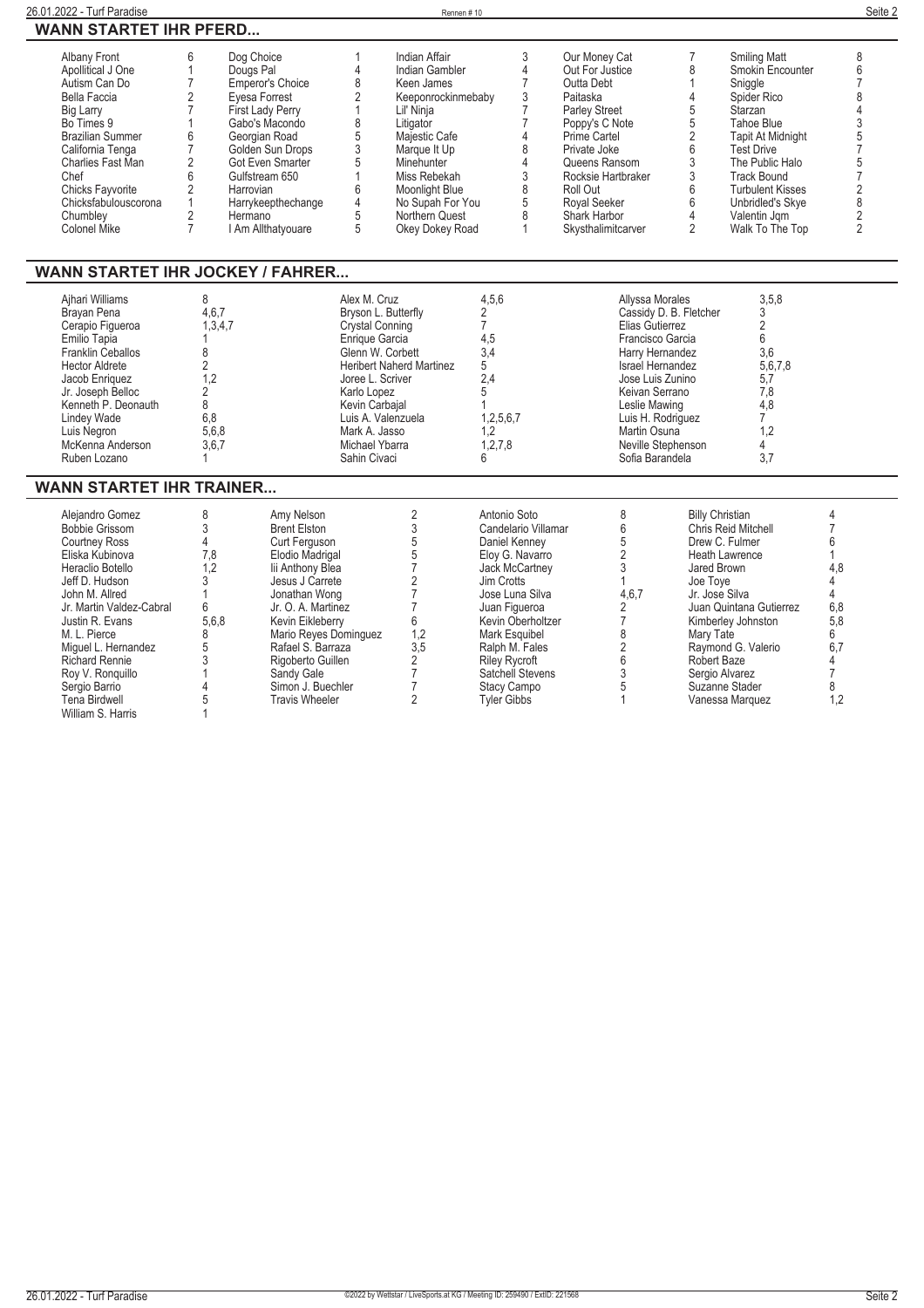

# **Allred Brothers Stakes Rennpreis: 40.000**

**40.000 Flach**

**274 m**

FOR QUARTER HORSES, THREE YEAR OLD AND UPWARD. \$300 to enter. Starters to pass the entry box by the usual time of closing.<br>By preference of total earnings in 2021-2022.(Purse Includes \$25,000 AZHR Federal Grant). Weight

| 274                     |                                                                                    |                        |                |            |                                           |                                                |
|-------------------------|------------------------------------------------------------------------------------|------------------------|----------------|------------|-------------------------------------------|------------------------------------------------|
|                         | Chicksfabulouscorona                                                               |                        |                |            |                                           |                                                |
| 1                       | 5j. rotbraun S (Mighty Corona - Fabulous Fly B                                     | 23.12 Turf Paradise    | 5              | 91         | 25,6 Cerapio Figueroa                     | Bella Faccia, Apollitical J One, Turbulent Kis |
|                         | Trainer: Heath Lawrence                                                            | 08.12 Turf Paradise    | 9              | 320        | 46,9 Cerapio Figueroa                     | Outta Debt, First Lady Perry, Valentin Jqm     |
| 57.2                    | Besitzer: Mitchell G. And Robert L. Law 17.11 Turf Paradise                        |                        | 8              | 274        | 20,5 Cerapio Figueroa                     | Valentin Jqm, Be Quiet, Red Hawk Cartel        |
|                         |                                                                                    | 12.10 Grp              | 1              | 274        | 2,3 Jose Figueroa                         | Chicksfabulouscorona, Shez Sneakin Fast,       |
| Box: 1<br>ML: 16,0      | Cerapio Figueroa                                                                   | 20.09 Grp              | 3              | 274        | 6,3 Joree Scriver                         | Arizona Favorite, Wildfires Phantom 2, Chic    |
|                         | Okey Dokey Road<br>7j. rotbraun W (Okey Dokey Dale - Sissy Road                    |                        |                |            |                                           |                                                |
| $\overline{\mathbf{2}}$ |                                                                                    | 20.09 Grp              | 3              | 274        | 3,0 Jaime Lopez                           | Warhock, Cm Boom Shakalaka, Okey Doke          |
|                         | Trainer: William S. Harris                                                         | 13.08 Til              | 2              | 200        | 8 Jaime Lopez                             | Silvies, Okey Dokey Road, Wanna Be Fierc       |
| 57.2                    | Besitzer: Daniela Schreiber                                                        | 17.07 Prv              | 3              | 229        | 2,5 Bryson Butterfly                      | Hold On Im Gone, Heza Southern Cartel, O       |
|                         |                                                                                    | 22.06 Grp              | 1              | 200        | 5,0 Bryson Butterfly                      | Okey Dokey Road, Warhock, Heza Souther         |
| Box: 2<br>ML: 16,0      | <b>Michael Ybarra</b>                                                              | 25.05 Grp              | 1              | 274        | 1,4 Jaime Lopez                           | Okey Dokey Road, Hold On Im Gone, Nellie       |
|                         | First Lady Perry<br>6j. rotbraun S (Mr Jess Perry - First Lady Amb                 |                        |                |            |                                           |                                                |
| 3                       |                                                                                    | 08.12 Turf Paradise    | 2              | 320        | 7,2 Kevin Carbajal                        | Outta Debt, First Lady Perry, Valentin Jqm     |
|                         | Trainer: John M. Allred                                                            | 17.11 Turf Paradise    | 4              | 274        | 3,5 Kevin Carbajal                        | Valentin Jqm, Be Quiet, Red Hawk Cartel        |
| 57.2                    | Besitzer: Scott McDaniel                                                           | 15.09 Azd              | 2              | 402        | 1,7 Kevin Carbajal                        | Republic Anne, First Lady Perry, Shez Our J    |
|                         |                                                                                    | 07.07 Azd              | 1              | 366        | 2,9 Kevin Carbajal                        | First Lady Perry, Df Favorite Honor, L Bar D   |
| Box: 3<br>ML: 5,0       | <b>Kevin Carbajal</b>                                                              | 08.06 Azd              | $\overline{2}$ | 229        | 4,8 Kevin Carbajal                        | Valentin Jqm, First Lady Perry, Republic An    |
|                         | Dog Choice                                                                         |                        |                |            |                                           |                                                |
| 4                       | 6j. braun W (Dog Daze Afternoon - Tiny Wood                                        | 31.08 Azd              | 1              | 274        | 3.4 Martin Osuna                          | Dog Choice, Liddle Doc, Arizona Chrome         |
|                         | Trainer: Roy V. Ronquillo                                                          | 22.12 Turf Paradise    | 9              | 366        | 43,0 Martin Osuna                         | One Famous Icon, Cartel Rocks, First Lady      |
| 57.2                    | Besitzer: Ariana A. Garcia                                                         | 01.12 Turf Paradise    | 4              | 366        | 10.6 Martin Osuna                         | Cartel Rocks, Tamura, Jus Cuz                  |
|                         |                                                                                    | 03.11 Turf Paradise    | 3              | 229        | 20.6 Martin Osuna                         | Streakin Seis Corona, Be Quiet, Streakin Pr    |
| Box: 4<br>ML: 7,0       | <b>Martin Osuna</b>                                                                | 14.10 Turf Paradise    | 6              | 320        | 6.9 Martin Osuna                          | Unrestrained, Moonflash Deluxe, Whatta Ko      |
|                         | <b>Apollitical J One</b>                                                           |                        |                |            |                                           |                                                |
| 5                       | 5j. fuchsbra S (Apollitical Jess - Bp Shes Sout                                    | 23.12 Turf Paradise    | 2              | 91         | 18,5 Michael Ybarra                       | Bella Faccia, Apollitical J One, Turbulent Kis |
|                         | Trainer: Jim Crotts                                                                | 17.11 Turf Paradise    | 6              | 274        | 9.3 Michael Ybarra                        | Valentin Jqm, Be Quiet, Red Hawk Cartel        |
| 57.2                    | Besitzer: Martin Lopez                                                             | 02.10 Los Alamitos     | 5              | 366        | 2,4 Jose Nicasio                          | Chicks Fayvorite, Delila Rose, Staubauch       |
|                         |                                                                                    | 14.08 Los Alamitos     | 1              | 274        | 2.1 Jose Nicasio                          | Apollitical J One, Jess Beautiful Fire, Ms Ko  |
| Box: 5<br>ML: 6,0       | Luis A. Valenzuela                                                                 | 18.07 Los Alamitos     | 1              | 274        | 3.1 Jose Nicasio                          | Apollitical J One, Checkn Favorite, Summer     |
|                         | <b>Gulfstream 650</b>                                                              |                        |                |            |                                           |                                                |
| 6                       | 4j. fuchsbra W (Foose - Cowgirls Gone Wild)                                        | 05.12 Los Alamitos     | 1              | 100        | ,8 Ruben Lozano                           | Gulfstream 650, Roving Kind, Mister Tornad     |
|                         | Trainer: Vanessa Marquez<br>Besitzer: Eleazar Gonzalez                             | 07.11 Los Alamitos     | 1              | 100        | .6 Ruben Lozano                           | Gulfstream 650, Run Me First, Wicked Wee       |
| 57.2                    |                                                                                    | 02.10 Los Alamitos     | 2              | 320        | 1.9 Ruben Lozano                          | Famous Cartel Jess, Gulfstream 650, Ms Ko      |
|                         |                                                                                    | 05.09 Los Alamitos     | 1              | 274        | 1,7 Ruben Lozano                          | Gulfstream 650, Scatchmen, Great Nooz          |
| Box: 6<br>ML: 7,0       | <b>Ruben Lozano</b>                                                                | 18.07 Los Alamitos     | 6              | 274        | 7,8 Henry Lopez                           | Apollitical J One, Checkn Favorite, Summer     |
|                         | Wildroses101                                                                       |                        |                |            |                                           |                                                |
|                         | 4j. braun W (Ja Jess Perfect - Weeds In My R                                       | 23.12 Turf Paradise    | 10             | 366        | 5,5 Joseph Belloc, Jr.                    | Wildroses101, Republic Anne, Shez Our Je       |
|                         | Trainer: Tyler Gibbs                                                               | 02.12 Turf Paradise    | 1              | 366        | 6,8 Joseph Belloc, Jr.                    | Wildroses101, Shez Our Jess, Charlies Fast     |
| 57.2                    | Besitzer: Ferrari Racing Stables                                                   | 04.09 Elk              | 2              | 320        | 1.3 Jesus Canales                         | Jess Ozzy, Wildroses101, Makn Vital Moves      |
| Box: 7                  | <b>Emilio Tapia</b>                                                                | 20.08 Ely<br>08.08 Wyo | 1<br>6         | 274<br>366 | 6.2 Cordarelton Benn<br>4,2 Rey Hernandez | Wildroses101, Jumpnourchic, Desert Scorpi      |
| ML: 6,0                 |                                                                                    |                        |                |            |                                           | Cady Shack Creek, Transpiring, A Trace Of      |
| 8                       | <b>Outta Debt</b>                                                                  | 08.12 Turf Paradise    | 1              | 320        | 16,7 Luis Valenzuela                      | Outta Debt, First Lady Perry, Valentin Jqm     |
|                         | 5j. fuchsbra S (First Moonflash - Jesstifiable D<br>Trainer: Mario Reyes Dominguez | 05.09 Albuquerque      | 3              | 402        | 5,8 Paul Nieto                            | Jess A Satin Flash, A Flashin Blu, Outta De    |
| 57.2                    | Besitzer: Mario Dominguez                                                          | 16.05 Sunray Park      | 5              | 320        | 23,9 Manuel Estrada                       | Fireball Flash, Effortless Candy Cat, Dolly C  |
|                         |                                                                                    | 09.11 Zia Park         | 8              | 366        | 7,9 Jose Ruiz                             | Call Me Kash, First Neon Moon, Jess Tequil     |
| Box: 8<br>ML: 45,0      | Jacob Enriquez                                                                     | 20.10 Zia Park         | 4              | 366        | 22,8 Jose Ruiz                            | Close To Crazy, Big Big Love, Call Me Kash     |
|                         | <b>Bo Times 9</b>                                                                  |                        |                |            |                                           |                                                |
| 9                       | 5j. braun W (Turbulent Times - Chivatos Secre                                      | 31.12 Turf Paradise    | $\mathbf 2$    | 274        | 7,9 Martin Osuna                          | Walk To The Top, Bo Times 9, Old School I      |
|                         | Trainer: Heraclio Botello                                                          | 15.02 Los Alamitos     | 2              | 274        | 2,7 Cruz Mendez                           | My Man Memo, Bo Times 9, Apollitical Bred      |
| 57.2                    | Besitzer: Francisco J. Ayon                                                        | 17.01 Los Alamitos     | 3              | 274        | 4,2 Cruz Mendez                           | Prima Cartel, Cata Boy, Bo Times 9             |
|                         |                                                                                    | 13.12 Los Alamitos     | 3              | 274        | 3.9 Cruz Mendez                           | Mister Tornado, Piety, Bo Times 9              |
| Box: 9<br>ML: 7,0       | Mark A. Jasso                                                                      | 24.11 Los Alamitos     | 8              | 366        | 15,6 Cruz Mendez                          | Terra Fire, Javelina Cantina, Kiss My Dynas    |
| Ergebnis:               | Quoten:                                                                            |                        |                |            |                                           |                                                |
|                         |                                                                                    |                        |                |            |                                           |                                                |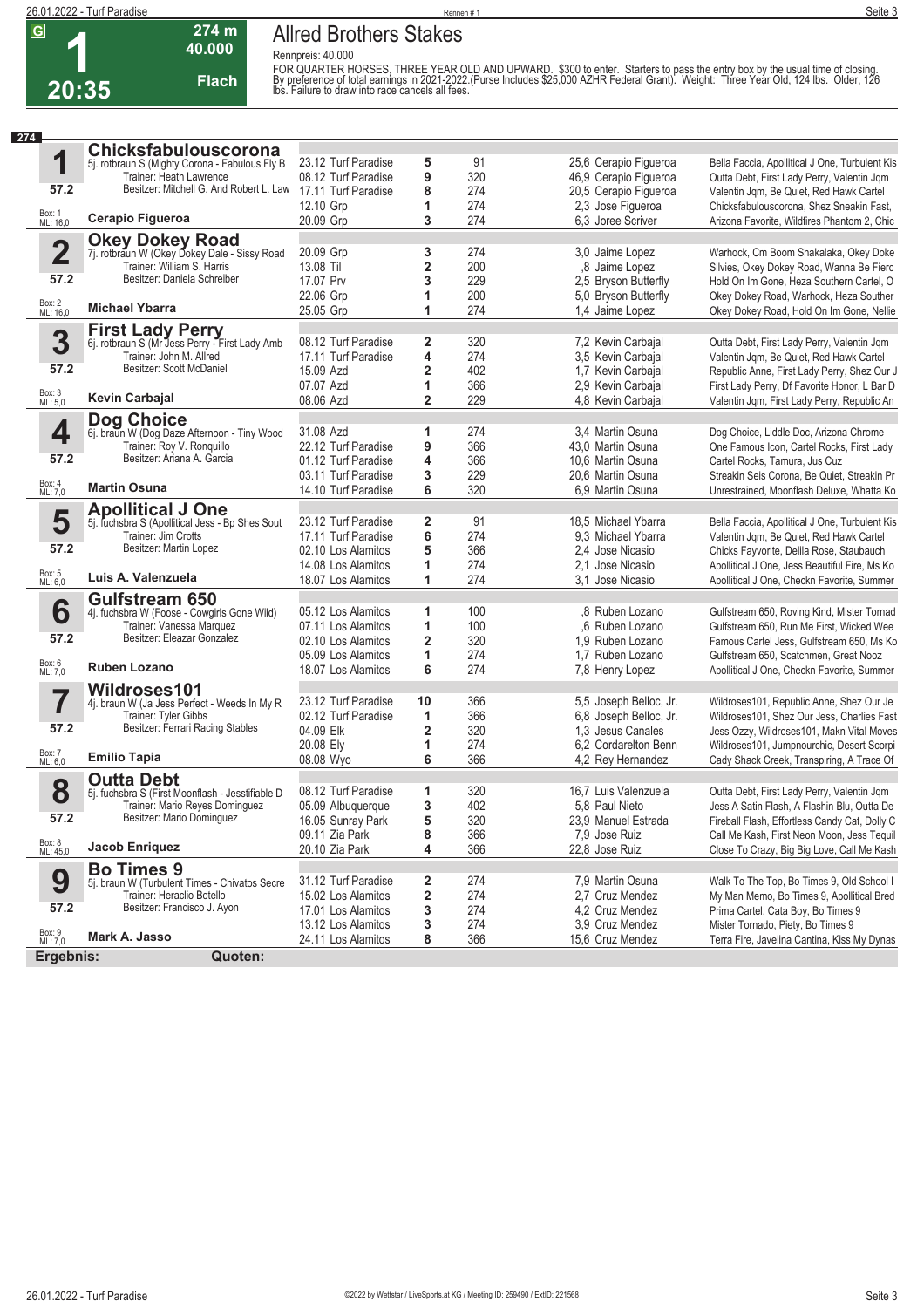

**2 21:00**

## **Allred Brothers Stakes Rennpreis: 40.000**

**40.000 Flach**

**274 m**

FOR QUARTER HORSES, THREE YEAR OLD AND UPWARD. \$300 to enter. Starters to pass the entry box by the usual time of closing.<br>By preference of total earnings in 2021-2022.(Purse Includes \$25,000 AZHR Federal Grant). Weight

| 274                     |                                                                           |                      |                         |     |                              |                                                                 |
|-------------------------|---------------------------------------------------------------------------|----------------------|-------------------------|-----|------------------------------|-----------------------------------------------------------------|
|                         | <b>Walk To The Top</b>                                                    |                      |                         |     |                              |                                                                 |
| 1                       | 5j. kastanie H (Walk Thru Fire - Azoom To The                             | 31.12 Turf Paradise  | 1                       | 274 | 4,5 Joseph Belloc, Jr.       | Walk To The Top, Bo Times 9, Old School I                       |
|                         | Trainer: Rigoberto Guillen                                                | 03.12 Turf Paradise  | 1                       | 320 | ,4 Joseph Belloc, Jr.        | Walk To The Top, Soul Sister, All I Can Affo                    |
| 57.2                    | Besitzer: Ramon Esquivez                                                  | 15.11 Turf Paradise  | $\overline{2}$          | 274 | 7,0 Joseph Belloc, Jr.       | A Favorite Cartel, Walk To The Top, Delila                      |
| Box: 1<br>ML: 11,0      | Jr. Joseph Belloc                                                         |                      |                         |     |                              |                                                                 |
|                         | <b>Prime Cartel</b>                                                       |                      |                         |     |                              |                                                                 |
| $\overline{\mathbf{2}}$ | 4j. fuchsbra W (One Sweet Jess - Prime Idol)                              | 06.12 Zia Park       | 2                       | 366 | 4,0 Jacob Enriquez           | Texasbizooms, Prime Cartel, Billy De Kid                        |
|                         | Trainer: Juan Figueroa                                                    | 22.11 Zia Park       | 5                       | 302 | 3,4 Omar Iturralde           | Interragator, Louisiana Pop, Brookstone K                       |
| 57.2                    | Besitzer: Pedro Medina Beltran                                            | 26.09 Zia Park       | 1                       | 366 | ,7 Jacob Enriquez            | Prime Cartel, When The Furr Flies, El Buen                      |
|                         |                                                                           | 14.09 Albuquerque    | 3                       | 402 | 3.7 Omar Iturralde           | On A Wagon, Pauls Special Knight, Prime C                       |
| Box: 2<br>ML: 13,0      | <b>Hector Aldrete</b>                                                     | 15.08 Albuquerque    | 6                       | 366 | 7,5 Omar Iturralde           | Don Chuy C, Man Of Faith, Flying Afar                           |
|                         | <b>Charlies Fast Man</b>                                                  |                      |                         |     |                              |                                                                 |
| 3                       | 4j. grau W (Apollitical Blood - Alltherightcurves                         | 23.12 Turf Paradise  | 7                       | 366 | 26.4 Mark Jasso              | Wildroses101, Republic Anne, Shez Our Je                        |
|                         | Trainer: Eloy G. Navarro                                                  | 02.12 Turf Paradise  | 3                       | 366 | 3,4 Mark Jasso               | Wildroses101, Shez Our Jess, Charlies Fast                      |
| 57.2                    | Besitzer: Jose Aguilar Mendoza                                            | 23.10 Albuquerque    | 9                       | 366 | 17,6 Jaime Leos              | Echo Of Thunder, Wieburg, Charlenas Rele                        |
|                         |                                                                           | 03.10 Will Rogers    | 5                       | 366 | 13,0 L. Martinez             | Jc Wild King, Apollitical Hero, Quorumm                         |
| Box: 3<br>ML: 21,0      | <b>Bryson L. Butterfly</b>                                                | 12.09 Will Rogers    | 1                       | 366 | 6,0 L. Martinez              | Charlies Fast Man, All Red No Blue, Charle                      |
|                         | <b>Chumbley</b>                                                           |                      |                         |     |                              |                                                                 |
| 4                       | 4j. fuchsbra W (Chickspecialmongoose - Easy                               | 23.12 Turf Paradise  | 6                       | 91  | 50,2 Jaime Lopez             | Bella Faccia, Apollitical J One, Turbulent Kis                  |
|                         | Trainer: Travis Wheeler                                                   | 11.10 Grp            | 3                       | 320 | 9,9 James Wooten, Jr.        | Alabama Hills, Heza Southern Cartel, Chum                       |
| 57.2                    | Besitzer: Knudsen, Larry, Rawlings, Bill                                  | 06.07 Grp            | 6                       | 274 | 2.7 Luis Gonzalez            | Eyebrow Pride, She Zooms, Hold On Im Go                         |
|                         |                                                                           | 07.06 Grp            | 1                       | 274 | 8.7 Mckenzie King            | Chumbley, Jess Ozzy, Holi Van Gogh                              |
| Box: 4<br>ML: 21,0      | <b>Michael Ybarra</b>                                                     | 10.05 Grp            | 1                       | 320 |                              | 2,1 Eduardo Gutierrez-Sos Chumbley, Holi Van Gogh, Big Bad Brad |
|                         | <b>Valentin Jgm</b>                                                       |                      |                         |     |                              |                                                                 |
| 5                       | 5j. rotbraun W (Separatist - Corona Perfection)                           | 08.12 Turf Paradise  | 3                       | 320 | 1,8 Mark Jasso               | Outta Debt, First Lady Perry, Valentin Jqm                      |
|                         | Trainer: Amy Nelson                                                       | 17.11 Turf Paradise  | 1                       | 274 | 11,1 Mark Jasso              | Valentin Jqm, Be Quiet, Red Hawk Cartel                         |
| 57.2                    | Besitzer: Juan Cesar Torres-Casas                                         | 15.09 Azd            | 4                       | 402 | 2.0 Martin Osuna             | Republic Anne, First Lady Perry, Shez Our J                     |
|                         |                                                                           | 08.06 Azd            | 1                       | 229 | 3.0 Martin Osuna             | Valentin Jqm, First Lady Perry, Republic An                     |
| Box: 5<br>ML: 45,0      | <b>Martin Osuna</b>                                                       | 16.04 Turf Paradise  | 1                       | 274 | 1,6 Alejandro Medellin       | Valentin Jqm, Charlies Fast Man, Separate                       |
|                         | <b>Eyesa Forrest</b>                                                      |                      |                         |     |                              |                                                                 |
| 6                       | 5j. fuchsbra W (High Rate Of Return - Eyesa D                             | 08.11 Zia Park       | 4                       | 366 | 9,8 Edgar Martinez           | One Mighty Effort, Hero In Da Making, Boro                      |
|                         | Trainer: Jesus J Carrete                                                  | 13.09 Albuquerque    | 4                       | 274 | 19,0 Brian Barraza           | Rarin, Comaneci, Walcott                                        |
| 57.2                    | Besitzer: Jason Ramos                                                     | 15.08 Albuquerque    | 9                       | 366 | 5.8 Brian Barraza            | Don Chuy C, Man Of Faith, Flying Afar                           |
|                         |                                                                           | 28.05 Remington Park | 5                       | 302 | 24,7 Cristian Aguirre-Erives | Diane To Be A Hero, Tlc Signature, Apollitic                    |
| Box: 6<br>ML: 16,0      | Joree L. Scriver                                                          | 25.04 Remington Park | 7                       | 320 | 13,9 Jose Ortiz              | Jk Wildcat Red, Alotalota, Defender One                         |
|                         | <b>Skysthalimitcarver</b>                                                 |                      |                         |     |                              |                                                                 |
| 7                       | 4j. fuchsbra S (Wave Carver - Lonely Dove)                                | 31.08 Azd            | 1                       | 274 | 1,2 Elias Gutierrez          | Skysthalimitcarver, Yn Mira Linda, Miss First                   |
|                         | Trainer: Vanessa Marquez                                                  | 04.08 Azd            | 3                       | 320 | 1,9 Elias Gutierrez          | Sawmill Favorite, Gotta Bad Habit, Soveryn                      |
| 57.2                    | Besitzer: Jr. Anastacio Mariscal                                          | 01.06 Azd            | 1                       | 274 | 6.8 Elias Gutierrez          | Skysthalimitcarver, Aubreys Last Ren, Bp D                      |
|                         |                                                                           | 20.04 Turf Paradise  | 4                       | 320 | 26,5 Emilio Tapia            | Triple Vodka Jess, All Red No Blue, Df Favo                     |
| Box: 7<br>ML: 9,0       | <b>Elias Gutierrez</b>                                                    | 11.03 Turf Paradise  | $\overline{\mathbf{2}}$ | 320 | 12,0 Elias Gutierrez         | Df Favorite Honor, Skysthalimitcarver, Ms St                    |
|                         |                                                                           |                      |                         |     |                              |                                                                 |
| 8                       | <b>Chicks Fayvorite</b><br>9j. kastanie W (Favorite Cartel - Chicks Tell) | 18.12 Los Alamitos   | 2                       | 320 | 1,2 Jonathan Roman           | Cotton Cartel, Chicks Fayvorite, Twostrikes                     |
|                         | Trainer: Ralph M. Fales                                                   | 02.10 Los Alamitos   | 1                       | 366 | 1.8 Jonathan Roman           | Chicks Fayvorite, Delila Rose, Staubauch                        |
| 57.2                    | Besitzer: Martha F. Wells                                                 | 31.07 Los Alamitos   | 5                       | 320 | 26,5 Diego Herrera           | You Can Run, Cattail Cove, Pesky                                |
|                         |                                                                           | 05.06 Los Alamitos   | 4                       | 302 | 4,5 Jose Nicasio             | Victorio Jess Jqm, Black Fryday, Spring Fav                     |
| Box: 8<br>ML: 55,0      | Luis A. Valenzuela                                                        | 01.05 Los Alamitos   | 8                       | 320 | 40,5 Alberto Zepeda          | Mental Error, Redneck Ryan, Circle City                         |
|                         | <b>Turbulent Kisses</b>                                                   |                      |                         |     |                              |                                                                 |
| 9                       | 4j. braun W (Turbulent Times - Kisses Caliente                            | 07.01 Turf Paradise  | 1                       | 274 | 2.4 Mark Jasso               | Turbulent Kisses, Junnior Bonner, Le Precio                     |
|                         | Trainer: Heraclio Botello                                                 | 23.12 Turf Paradise  | 3                       | 91  | 5.0 Mark Jasso               | Bella Faccia, Apollitical J One, Turbulent Kis                  |
| 57.2                    | Besitzer: Francisco J. Ayon                                               | 19.11 Turf Paradise  | 3                       | 229 | 2,9 Elias Gutierrez          | La Bella Julia, Fastrak Required, Turbulent                     |
|                         |                                                                           | 07.09 Azd            | 1                       | 229 | .8 Elias Gutierrez           | Turbulent Kisses, Apollitical Run, Scandalou                    |
| Box: 9<br>ML: 6,0       | Mark A. Jasso                                                             | 12.02 Turf Paradise  | 7                       | 320 | 14.8 Jose Arriola-Serrano    | Regalo Coronados, Ais On Time, Cc Revv                          |
|                         | <b>Bella Faccia</b>                                                       |                      |                         |     |                              |                                                                 |
| 1                       | 8j. fuchsbra H (One Famous Eagle - Special Q                              | 23.12 Turf Paradise  | 1                       | 91  | 1,5 Jacob Enriquez           | Bella Faccia, Apollitical J One, Turbulent Kis                  |
|                         | Trainer: Mario Reyes Dominguez                                            | 05.12 Zia Park       | 6                       | 402 | 8,5 Alfredo Sigala           | Apollitical Papa, Marcus Medallion, Kj Frank                    |
| 57.2                    | Besitzer: Mario Dominguez                                                 | 24.10 Zia Park       | 3                       | 320 | 2,6 Alfredo Sigala           | Kj Frankie B, Everybodyneedsahero, Tough                        |
|                         |                                                                           | 19.09 Albuquerque    | 4                       | 402 | 11,7 Alfredo Sigala          | Valiant Tiberias, Danjer, Don Chuy C                            |
| Box: 10<br>ML: 35,0     | Jacob Enriquez                                                            | 14.08 Albuquerque    | 1                       | 302 | 4,2 Alfredo Sigala           | Bella Faccia, Jess Botticelli, Be Quiet                         |
| Ergebnis:               | Quoten:                                                                   |                      |                         |     |                              |                                                                 |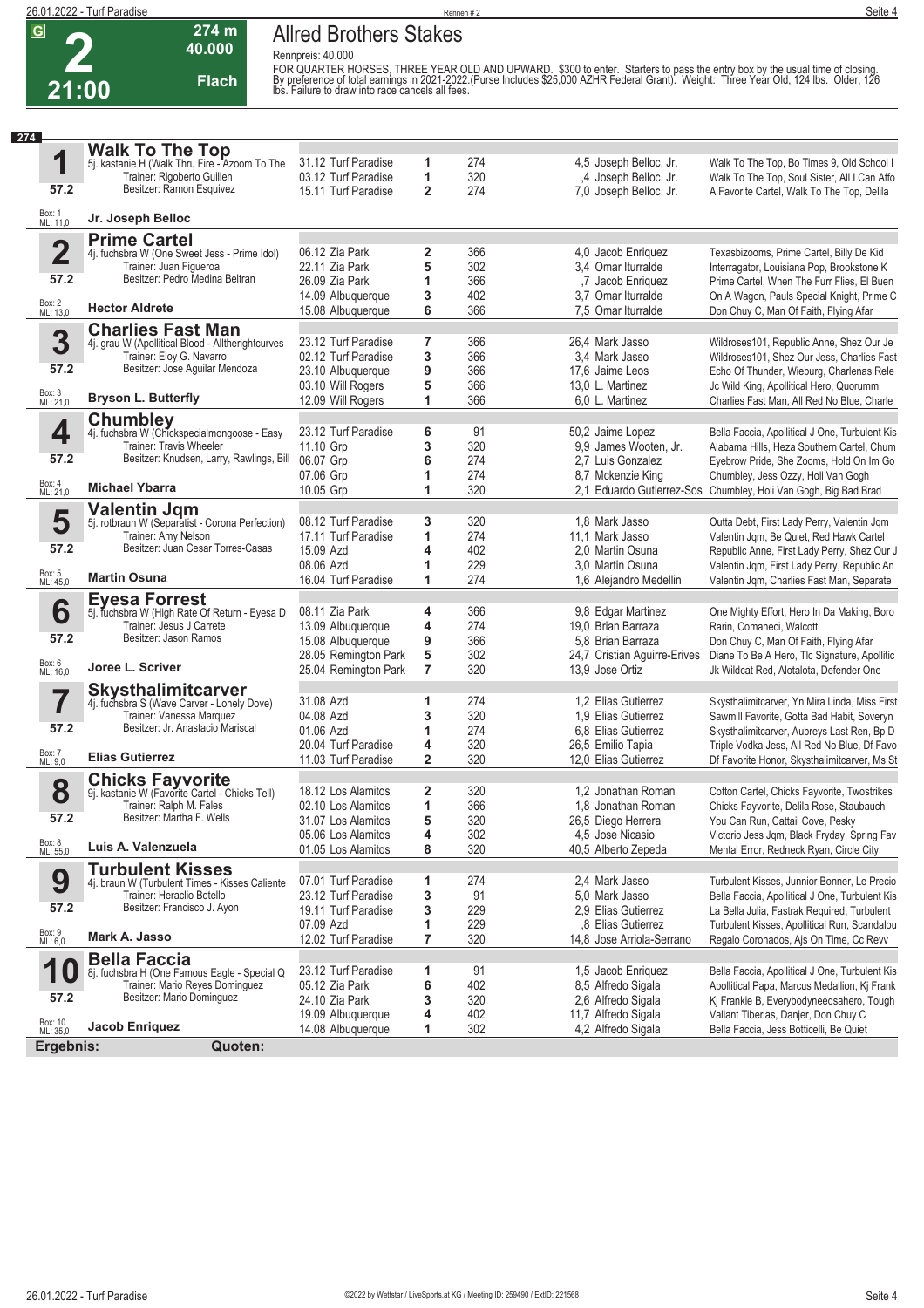**3 21:29**

#### **1100 m 15.400 Flach Race 3**

**Rennpreis: 15.400**

**FOR MAIDENS, FILLIES AND MARES FOUR YEARS OLD AND UPWARD. Weight, 124 lbs. Claiming Price \$12,500. Arizona Bred Claiming Price \$15,000.** 

| 1100                    |                                                                          |                     |                         |      |                         |                                               |
|-------------------------|--------------------------------------------------------------------------|---------------------|-------------------------|------|-------------------------|-----------------------------------------------|
|                         | <b>Indian Affair</b>                                                     |                     |                         |      |                         |                                               |
| 1                       | 5j. rotbraun S (Indian Firewater - Burning Affair                        | 10.01 Turf Paradise | 2                       | 1300 | 13,0 Cassidy Fletcher   | Easy Ivy, Indian Affair, Aseaawinner          |
|                         | Trainer: Jeff D. Hudson                                                  | 29.09 Arapahoe      | 9                       | 1200 | 13,5 Bryan McNeil       | Smackfire, Wild Saint, Clever Lil Sis         |
| 56.2                    | Besitzer: Jeff D. Hudson                                                 | 17.09 Albuquerque   | 8                       | 1200 | 17,0 Gustavo Herrera    | Dixie Jen, Sweet Regards, Max A Million Rs    |
| Box: 1<br>ML: 45,0      | Cassidy D. B. Fletcher                                                   |                     |                         |      |                         |                                               |
|                         | <b>Miss Rebekah</b>                                                      |                     |                         |      |                         |                                               |
| $\overline{\mathbf{2}}$ | 4j. dunkelbr S (Vronsky - Lets Get Frisky)<br>Trainer: Rafael S. Barraza | 06.01 Turf Paradise | 2                       | 1000 | 4,9 Cerapio Figueroa    | Foundation, Miss Rebekah, Lemon Drop La       |
|                         | Besitzer: Rebekah Lawless                                                | 15.12 Turf Paradise | $\overline{2}$          | 1100 | 7,2 Cerapio Figueroa    | Mongolian Rose, Miss Rebekah, Low Dose        |
| 56.2                    |                                                                          | 30.11 Turf Paradise | $\overline{\mathbf{2}}$ | 900  | 8,3 Cerapio Figueroa    | Awesome Galaxy, Miss Rebekah, Lotsa Len       |
|                         |                                                                          | 23.03 Turf Paradise | 7                       | 1200 | 6.3 Heribert Martinez   | Lemon Drop Kit Kat, Trophy Chest, Owen's      |
| Box: 2<br>ML: 3,0       | Cerapio Figueroa                                                         | 02.03 Turf Paradise | 6                       | 1000 | 2.6 Heribert Martinez   | Tuffenoughtostart, Ez Queen, Humorous Le      |
|                         | Keeponrockinmebaby                                                       |                     |                         |      |                         |                                               |
| 3                       | 7j. rotbraun S (Rocky Bar - Double Java Girl)                            | 30.06 Azd           | 7                       | 1100 | 13,6 Travis Wales       | Thief In The Night, Write Itinthe Dust, Bourb |
|                         | Trainer: Bobbie Grissom                                                  | 19.04 Turf Paradise | 6                       | 1200 | 1,3 Leslie Mawing       | Tico Time, Bode's Best, Redhawk               |
| 56.2                    | Besitzer: Rwg Racing Llc                                                 | 01.04 Turf Paradise | $\overline{2}$          | 1100 | 7,5 Leslie Mawing       | Quandary, Keeponrockinmebaby, Lis La Vic      |
|                         |                                                                          | 22.03 Turf Paradise | 3                       | 1300 | 7,7 Leslie Mawing       | Cherokee Papoose, Quandary, Keeponrocki       |
| Box: 3<br>ML: 13,0      | <b>Glenn W. Corbett</b>                                                  | 10.03 Turf Paradise | 5                       | 1100 | 3.4 Leslie Mawing       | Storm The Palace, Win Like Coach P, Cher      |
|                         | <b>Golden Sun Drops</b>                                                  |                     |                         |      |                         |                                               |
| 4                       | 4j. dunkelbr S (Goldencents - Empire Diva)                               | 06.01 Turf Paradise | 4                       | 1000 | 33,9 Allyssa Morales    | Foundation, Miss Rebekah, Lemon Drop La       |
|                         | Trainer: Richard Rennie                                                  |                     |                         |      |                         |                                               |
| 56.2                    | Besitzer: Richard Rennie                                                 |                     |                         |      |                         |                                               |
| Box: 4                  | <b>Allyssa Morales</b>                                                   |                     |                         |      |                         |                                               |
| ML: 6,0                 |                                                                          |                     |                         |      |                         |                                               |
|                         | <b>Queens Ransom</b>                                                     |                     |                         |      |                         |                                               |
| 5                       | 5j. dunkelbr S (Rousing Sermon - Thrill Of My                            | 06.01 Turf Paradise | 8                       | 1000 | 19.3 Luis Valenzuela    | Foundation, Miss Rebekah, Lemon Drop La       |
|                         | <b>Trainer: Satchell Stevens</b>                                         | 15.12 Turf Paradise | 4                       | 1100 | 9.0 Luis Valenzuela     | Mongolian Rose, Miss Rebekah, Low Dose        |
| 56.2                    | Besitzer: Stacey Budell                                                  | 31.07 Wyo           | 4                       | 1100 | 7,9 David Jimenez       | Itsthe Black Dalia, Wapiti Rose, Northern En  |
|                         | <b>Harry Hernandez</b>                                                   | 18.07 Wyo           | 4                       | 795  | 10.4 Daniel Carrillo    | Silent Sancho, Kaul Me Dashetta, A Trust Is   |
| Box: 5<br>ML: 5,0       |                                                                          | 03.07 Wyo           | 8                       | 1100 | 5,5 Jacquelyn Bobroff   | Smiling Tricks, Toss The Flag, The Chicago    |
|                         | <b>Tahoe Blue</b>                                                        |                     |                         |      |                         |                                               |
| 6                       | 5j. rotbraun S (Sierra Sunset - Seaquoia Blue)                           | 30.11 Turf Paradise | 4                       | 900  | 52.4 Sofia Barandela    | Awesome Galaxy, Miss Rebekah, Lotsa Len       |
|                         | Trainer: Brent Elston                                                    | 10.08 Azd           | 7                       | 1000 | 26,8 Enrique Garcia     | Twirly Girl, Autumn Isabella, Trophy Chest    |
| 54.0                    | Besitzer: Brent Elston                                                   | 06.07 Azd           | 5                       | 1000 | 39,4 Allyssa Morales    | Run For Belle, Adrienne's Progeny, Old We     |
|                         |                                                                          | 31.03 Turf Paradise | 8                       | 900  | 31,4 Mckenzie King      | Chieftess, Majestic Mountain, I Te Amo        |
| Box: 6<br>ML: 9,0       | Sofia Barandela                                                          | 03.02 Turf Paradise | 6                       | 900  | 28,1 Alejandro Medellin | Laura Belle, Spicey Secret, Sassy Queenie     |
|                         | <b>Rocksie Hartbraker</b>                                                |                     |                         |      |                         |                                               |
| $\overline{\mathbf{7}}$ | 5j. rotbraun S (Line Of David - Jude Rocks)                              |                     |                         |      |                         |                                               |
| 54.0                    | Trainer: Jack McCartney<br>Besitzer: Tawnja Elison                       |                     |                         |      |                         |                                               |
|                         |                                                                          |                     |                         |      |                         |                                               |
| Box: 7<br>ML: 7,0       | <b>McKenna Anderson</b>                                                  |                     |                         |      |                         |                                               |
| Ergebnis:               | Quoten:                                                                  |                     |                         |      |                         |                                               |
|                         |                                                                          |                     |                         |      |                         |                                               |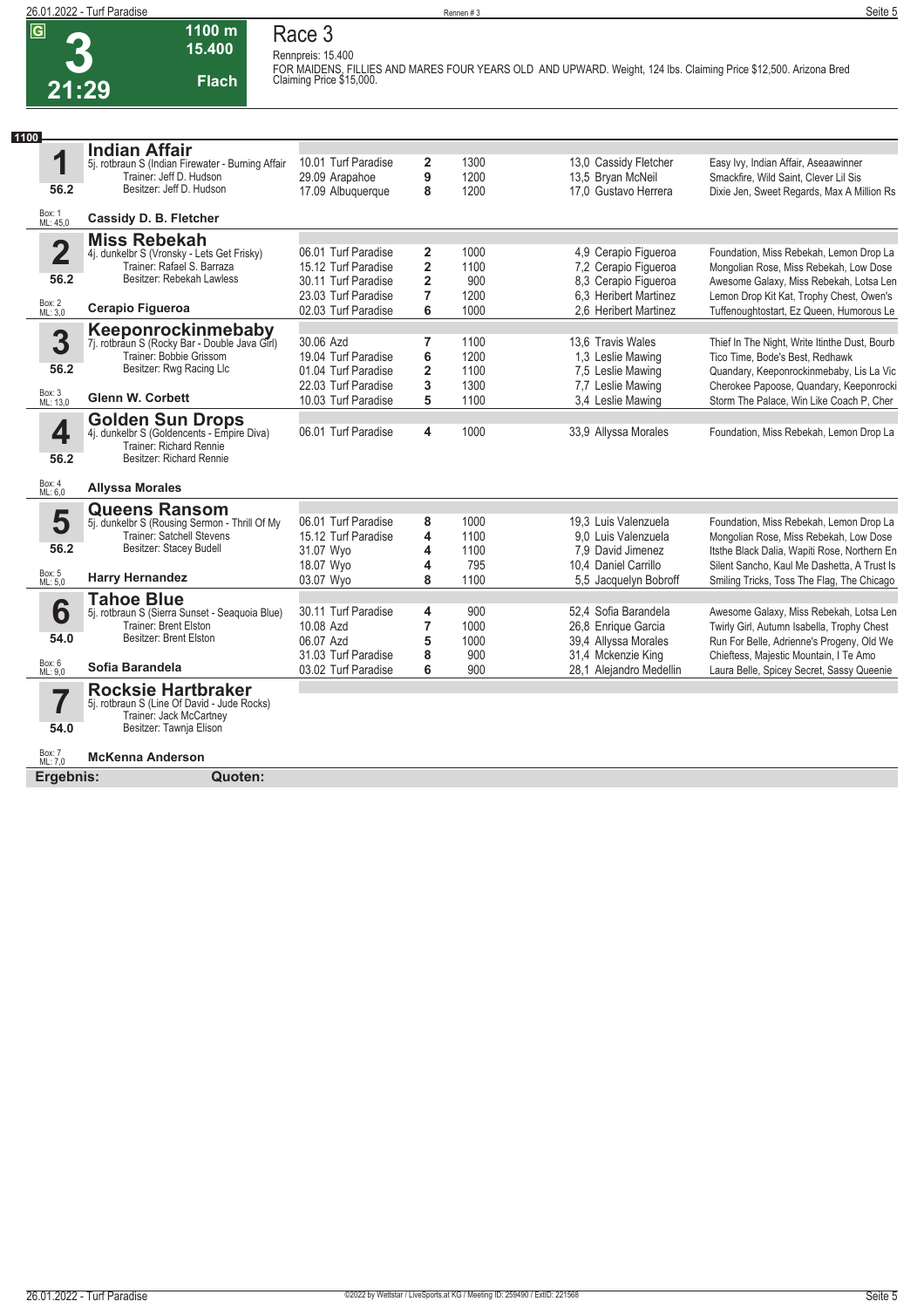**4 21:58**

### **1000 m Race 4 Rennpreis: 15.400**

**Flach**

**15.400** 

**FOR FOUR YEAR OLDS AND UPWARD WHICH HAVE NEVER WON THREE RACES. Weight, 124 lbs. Non-winners Of A Race Since December 26 Allowed 2 lbs. Claiming Price \$8,500. Arizona Bred Claiming Price \$10,000.** 

| 1000                    |                                                                      |                     |                         |      |                         |                                              |
|-------------------------|----------------------------------------------------------------------|---------------------|-------------------------|------|-------------------------|----------------------------------------------|
|                         | Harrykeepthechange<br>4j. grau/bra W (High Cotton - Valuable Miss)   |                     |                         |      |                         |                                              |
| 1                       |                                                                      | 23.12 Turf Paradise | $\overline{\mathbf{2}}$ | 1000 | 2,7 Jorge Carreno       | L D' Rado Goldrush, Harrykeepthechange,      |
|                         | Trainer: Jared Brown                                                 | 31.08 Assiniboia    | $\overline{7}$          | 1200 | 6.6 Antonio Whitehall   | Red Astaire, Dublin Yinz Money, Yesitsmejo   |
| 55.3                    | Besitzer: Jared Brown                                                | 25.08 Assiniboia    | $\overline{7}$          | 1400 | 16.7 Sheldon Chickeness | In The Deep, Gooch Express, El Chairman      |
|                         |                                                                      | 09.08 Assiniboia    | 5                       | 1100 | .9 Antonio Whitehall    | Soul Obsession, Zbig, Big Buffy              |
| Box: 1<br>ML: 45,0      | <b>Glenn W. Corbett</b>                                              | 27.07 Assiniboia    | 1                       | 1000 | 1,2 Jorge Carreno       | Harrykeepthechange, Newell, Pucker           |
|                         | <b>Minehunter</b>                                                    |                     |                         |      |                         |                                              |
| $\overline{\mathbf{2}}$ | 4j. dunkelbr W (Slew's Tiznow - Stay Positive)                       | 11.01 Turf Paradise | 12                      | 1100 | 4,3 Karlo Lopez         | Marque It Up, Time To Zoom, The Kohen        |
|                         | Trainer: Billy Christian                                             | 17.12 Turf Paradise | 1                       | 900  | ,7 Kyle Carter          | Minehunter, Indian Gambler, Litigator        |
| 55.3                    | Besitzer: Eric Yearout                                               | 15.11 Turf Paradise | $\overline{\mathbf{2}}$ | 900  | .7 Alex Cruz            | Squared Straight, Minehunter, Limited Offer  |
|                         |                                                                      | 05.11 Turf Paradise | $\overline{\mathbf{2}}$ | 1100 | 1.5 Lindey Wade         | Tiger's Song, Minehunter, Shotgun Rider      |
| Box: 2<br>ML: 16,0      | Joree L. Scriver                                                     | 26.09 Emerald Downs | 3                       | 1100 | 1.4 Alex Cruz           | Starzan, Discreet Demons, Minehunter         |
|                         | <b>Shark Harbor</b>                                                  |                     |                         |      |                         |                                              |
| 3                       | 5j. dunkelbr W (Harbor The Gold - Renowned                           | 17.12 Turf Paradise | $\overline{\mathbf{2}}$ | 1100 | 8.6 Leslie Mawing       | Unbridled's Skye, Shark Harbor, Club Cham    |
|                         | Trainer: Joe Toye                                                    | 08.12 Turf Paradise | 6                       | 1200 | 20,8 Leslie Mawing      | Provost, Rockthepulpit, Mountain Spirit      |
| 55.3                    | Besitzer: William A. Jensen                                          | 26.09 Emerald Downs | $\overline{7}$          | 1200 | 7.1 Julien Couton       | Candied Lute, Monstrodamous, Perfect D       |
|                         |                                                                      | 12.09 Emerald Downs | 6                       | 1200 | 1.8 Julien Couton       | Officer Of War, Inquisition, Downthemiddle   |
| Box: 3<br>ML: 9,0       | <b>Leslie Mawing</b>                                                 | 19.08 Emerald Downs | 1                       | 1100 | .7 Kevin Orozco         | Shark Harbor, I'm Not Gabby, Grey Point      |
|                         |                                                                      |                     |                         |      |                         |                                              |
| 4                       | <b>Starzan</b><br>5j. grau/bra H (Atta Boy Roy - Micropunch)         | 18.01 Turf Paradise | 8                       | 1000 | 57,6 Cerapio Figueroa   | Vroysky, Moonlite Graham, Sombra Negra       |
|                         | Trainer: Robert Baze                                                 | 23.12 Turf Paradise | 4                       | 1000 | 7,2 Cerapio Figueroa    | L D' Rado Goldrush, Harrykeepthechange,      |
| 55.3                    | Besitzer: David Gary Wieber                                          | 15.11 Turf Paradise | 3                       | 1100 | 13.7 Luis Colon         | Brother Robert, Rockthepulpit, Starzan       |
|                         |                                                                      | 26.09 Emerald Downs | 1                       | 1100 | 4.1 Juan Gutierrez      | Starzan, Discreet Demons, Minehunter         |
| Box: 4<br>ML: 7,0       | Cerapio Figueroa                                                     | 04.09 Emerald Downs | 5                       | 1200 | 4.2 Juan Gutierrez      | Grey Point, Perfect D, Continue On Victor    |
|                         |                                                                      |                     |                         |      |                         |                                              |
| 5                       | <b>Indian Gambler</b><br>4j. rotbraun W (Awesome Indian - Know When  | 14.01 Turf Paradise | 1                       | 900  | 3,5 Isaias Enriquez     | Indian Gambler, Autism Can Do, Limited Off   |
|                         | Trainer: Jose Luna Silva                                             | 17.12 Turf Paradise | $\overline{\mathbf{2}}$ | 900  | 15,7 Isaias Enriquez    | Minehunter, Indian Gambler, Litigator        |
| 56.2                    | Besitzer: Jose Luna Silva                                            | 07.11 Zia Park      | 4                       | 1000 | 14,0 Luis Rodriguez     | Poof He's Gone, Jewel Of Navarone, Zamb      |
|                         |                                                                      | 03.08 Azd           | 3                       | 1100 | 8.9 Travis Wales        | It Better Be Gold, Solerocker, Indian Gambl  |
| Box: 5<br>ML: 6,0       | <b>Brayan Pena</b>                                                   | 13.07 Azd           | $\overline{7}$          | 1200 | 14,3 Keivan Serrano     | Yha Yha, Solerocker, It Better Be Gold       |
|                         |                                                                      |                     |                         |      |                         |                                              |
| 6                       | <b>Dougs Pal</b><br>4j. grau/bra W (The Factor - Old Time Chicago    | 09.10 Ctm           | 8                       | 1300 | 34,8 Antonio Reyes      | Eddyshak, Zicatela, Mr. Dazzle               |
|                         | Trainer: Courtney Ross                                               | 11.09 Ctm           | 11                      | 2000 | 67.5 Jose Asencio       | Uncharacteristic, Myopic, Smart Play         |
| 55.3                    | Besitzer: Pink Cloud Racing                                          | 15.08 Ctm           | 1                       | 1100 | 1,9 Enrique Gonzalez    | Dougs Pal, Awesome Knight, Arizona Grand     |
|                         |                                                                      | 25.07 Ctm           | 3                       | 1200 | 9.6 Silvino Morales     | Red Chocolate, Wedge Pond, Dougs Pal         |
| Box: 6<br>ML: 11,0      | <b>Neville Stephenson</b>                                            | 11.07 Ctm           | 6                       | 1400 | 65.3 Jose Asencio       | Tony's Tapit, Smart Play, Cozy Bear          |
|                         |                                                                      |                     |                         |      |                         |                                              |
|                         | <b>Majestic Cafe</b><br>5j. dunkelbr W (Shanghai Bobby - Out To Sea) | 17.01 Turf Paradise | $\overline{\mathbf{2}}$ | 1300 | 5.7 Alex Cruz           | J J's Crown, Majestic Cafe, Yha Yha          |
|                         | Trainer: Jr. Jose Silva                                              | 29.12 Turf Paradise | $\overline{\mathbf{2}}$ | 1100 | 1.7 Alex Cruz           | Goldeneyed, Majestic Cafe, Yha Yha           |
| 55.3                    | Besitzer: Jr. Jose Silva                                             | 29.11 Turf Paradise | 6                       | 1600 | 24,7 Harry Hernandez    | Tw Skipping Stones, Silent Musketier, Twilig |
|                         |                                                                      | 02.09 Emerald Downs | $\overline{\mathbf{2}}$ | 1600 | 1.7 Alex Cruz           | Emerald Sea, Majestic Cafe, Sherm            |
| Box: 7<br>ML: 3,0       | Alex M. Cruz                                                         | 25.07 Emerald Downs | 3                       | 1600 | 4.6 Alex Cruz           | Final Rose, Luckenbach, Majestic Cafe        |
|                         |                                                                      |                     |                         |      |                         |                                              |
| 8                       | <b>Paitaska</b><br>7j. rotbraun W (Elusive Warning - Dancin Musi     | 29.12 Turf Paradise | 5                       | 1100 | 10,6 Enrique Garcia     | Goldeneyed, Majestic Cafe, Yha Yha           |
|                         | Trainer: Sergio Barrio                                               | 08.12 Turf Paradise | 5                       | 1200 | 12.2 Aaron Belloc       | Provost, Rockthepulpit, Mountain Spirit      |
| 55.3                    | Besitzer: Sergio Barrio                                              | 15.11 Turf Paradise | 3                       | 1100 | 10,1 Enrique Garcia     | Mojave, Mountain Spirit, Paitaska            |
|                         |                                                                      | 24.08 Azd           | $\overline{\mathbf{2}}$ | 1100 | 38,2 Aaron Belloc       | Thief In The Night, Paitaska, Meet Joe       |
| Box: 8<br>ML: 9,0       | <b>Enrique Garcia</b>                                                | 10.08 Azd           | 6                       | 1200 | 4,2 Enrique Garcia      | South Fresno, Moonlite Graham, Yha Yha       |
| Ergebnis:               | Quoten:                                                              |                     |                         |      |                         |                                              |
|                         |                                                                      |                     |                         |      |                         |                                              |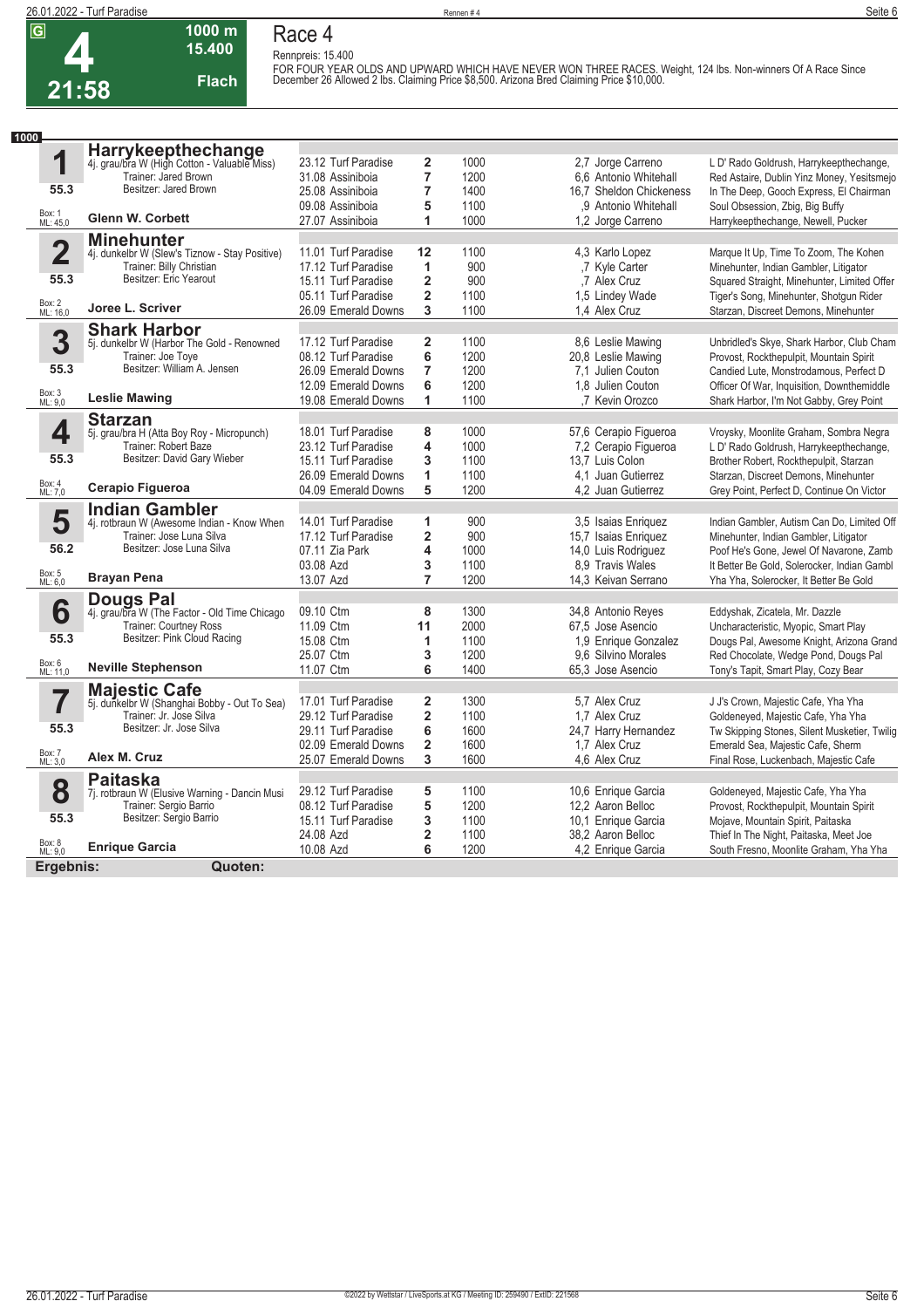

**Race 5**

**Rennpreis: 13.020**

**13.020** 

**1300 m**

**Flach**

FOR FOUR YEAR OLDS AND UPWARD WHICH HAVE STARTED FOR A CLAIMING PRICE OF \$3,000 OR LESS IN 2021 - 2022 AND<br>NOT WON A STARTER ALLOWANCE SINCE NOVEMBER 5, 2021. or Claiming Price \$5,000. Weight, 124 lbs. Non-winners Of A Rac

| 1300                    |                                                                      |                       |                         |      |                       |                                                                      |
|-------------------------|----------------------------------------------------------------------|-----------------------|-------------------------|------|-----------------------|----------------------------------------------------------------------|
|                         | I Am Allthatyouare                                                   |                       |                         |      |                       |                                                                      |
| 1                       | 6j. rotbraun W (Tale Of The Cat - U R All That                       | 10.01 Turf Paradise   | 6                       | 1300 | 4.7 Heribert Martinez | Union Brother, Lover Boy Bob, Harrovian                              |
|                         | Trainer: Tena Birdwell                                               | 21.12 Turf Paradise   | 6                       | 1000 | 7,1 Crystal Conning   | Squared Straight, Awesome Image, Saved                               |
| 55.3                    | Besitzer: Jonathan Kalman                                            | 22.11 Zia Park        | 1                       | 1300 | ,2 Luis Negron        | I Am Allthatyouare, Hunka Bull, Slick It Up                          |
|                         |                                                                      | 18.10 Zia Park        | 5                       | 1300 | ,7 Luis Negron        | Kris Who, Leatherneck, Phoenix Fire                                  |
| Box: 1<br>ML: 13,0      | <b>Heribert Naherd Martinez</b>                                      | 10.10 Zia Park        | 1                       | 1300 | 2,5 Luis Negron       | I Am Allthatyouare, Brazilian Summer, Testi                          |
|                         | <b>The Public Halo</b>                                               |                       |                         |      |                       |                                                                      |
| $\overline{\mathbf{2}}$ | 7j. dunkelbr W (Snapy Halo - Renaissance La                          | 04.01 Turf Paradise   | 4                       | 1600 | 9,5 Karlo Lopez       | Christine's Jack, More Honor, Passed By Pa                           |
|                         | Trainer: Daniel Kenney                                               | 17.12 Turf Paradise   | 6                       | 1700 | 13,6 Karlo Lopez      | Shinny, Fire When Ready, Thorn Hill Cat                              |
| 55.3                    | Besitzer: John R. Feddema                                            | 29.11 Turf Paradise   | 1                       | 1600 | 2,6 Lindey Wade       | The Public Halo, Dewey, No Harbor In Sight                           |
|                         |                                                                      | 08.09 Azd             | 5                       | 1100 | 22,8 Kevin Carbajal   | Put Your Pants On, Nevadan, Mr View                                  |
| Box: 2<br>ML: 9,0       | <b>Karlo Lopez</b>                                                   | 21.04 Turf Paradise   | 4                       | 1600 | 29,4 Karlo Lopez      | Top Of The Game, Gray Admiral, Its Five S                            |
|                         | <b>Got Even Smarter</b>                                              |                       |                         |      |                       |                                                                      |
| 3                       | 8j. rotbraun W (Stephen Got Even - Just Smart                        | 05.01 Turf Paradise   | 3                       | 1100 | 13,7 Alex Cruz        | Baltimore Beecho, Bibleman, Got Even Sma                             |
|                         | Trainer: Justin R. Evans                                             | 22.11 Turf Paradise   | 3                       | 1300 | 1.4 Alex Cruz         | Market King, Mr View, Got Even Smarter                               |
| 55.3                    | Besitzer: Justin R. Evans                                            | 09.11 Turf Paradise   | 3                       | 1200 | 2.8 Alex Cruz         | Dark Hedges, Arabian Story, Got Even Sma                             |
|                         |                                                                      | 16.09 Canterbury Park | 5                       | 1200 | 1.8 Israel Hernandez  | Ray's Angel, Westons Wildcat, May We All                             |
| Box: 3<br>ML: 4,0       | <b>Luis Negron</b>                                                   | 05.09 Canterbury Park | 3                       | 1300 | ,7 Luis Negron        | Old Indian Trick, Fender Bender, Got Even                            |
|                         | <b>Tapit At Midnight</b>                                             |                       |                         |      |                       |                                                                      |
| 4                       | 6j. dunkelbr W (Midnight Officer - Tapity Cat)                       | 18.01 Turf Paradise   | 5                       | 1300 | 41,4 Michael Ybarra   | Candy Wompus, El Chumelito, Call You To                              |
|                         | Trainer: Kimberley Johnston                                          | 30.12 Turf Paradise   | 3                       | 1600 | 2.9 Jose Zunino       | Dewey, Grandpa A. C., Tapit At Midnight                              |
| 55.3                    | Besitzer: Johnston, Kimberley, Johnsto                               | 14.12 Turf Paradise   | 1                       | 1300 | 52,1 Jose Zunino      | Tapit At Midnight, Press Briefing, King Lebro                        |
|                         |                                                                      | 29.11 Turf Paradise   | 5                       | 1600 | 33.1 Jose Zunino      | The Public Halo, Dewey, No Harbor In Sight                           |
| Box: 4<br>ML: 11,0      | Jose Luis Zunino                                                     | 16.11 Turf Paradise   | 5                       | 1500 | 10,6 Cassidy Fletcher | Fire When Ready, Union Brother, No Harbor                            |
|                         |                                                                      |                       |                         |      |                       |                                                                      |
| 5                       | No Supah For You<br>8j. dunkelbr W (Supah Blitz - Silly Little Mama) | 29.12 Turf Paradise   | 3                       | 1600 | 11,9 Allyssa Morales  | Cats Touch, Six Point Rack, No Supah For                             |
|                         | Trainer: Stacy Campo                                                 | 15.12 Turf Paradise   | 6                       | 1600 | 12,8 Allyssa Morales  | Swamp Souffle, Cats Touch, Candy Wompu                               |
| 55.3                    | Besitzer: III John J. Campo                                          | 22.11 Turf Paradise   | 3                       | 1600 | 4,2 Allyssa Morales   | Cats Touch, Kona Coast, No Supah For Yo                              |
|                         |                                                                      | 08.11 Turf Paradise   | 4                       | 1200 | 7,2 Allyssa Morales   | Gray Admiral, Nevadan, Union Brother                                 |
| Box: 5<br>ML: 7,0       | <b>Allyssa Morales</b>                                               | 14.09 Azd             | 1                       | 1100 | .9 Allyssa Morales    | No Supah For You, Private Joke, Thirty Sec                           |
|                         |                                                                      |                       |                         |      |                       |                                                                      |
| 6                       | <b>Georgian Road</b><br>5j. dunkelbr W (Quality Road - Oh She's So O | 21.12 Turf Paradise   | 4                       | 1000 | 1,5 Francisco Garcia  | Squared Straight, Awesome Image, Saved                               |
|                         | Trainer: Rafael S. Barraza                                           | 07.12 Turf Paradise   | 1                       | 900  | 8.8 Francisco Garcia  | Georgian Road, Saved By Zero, Squared St                             |
| 55.3                    | Besitzer: Yuliana Yanez                                              | 26.11 Turf Paradise   | 5                       | 1300 | 5.4 Francisco Garcia  | Paper Boy, Parley Street, Devil's Teeth                              |
|                         |                                                                      | 08.11 Turf Paradise   | 7                       | 1000 | 19,8 Karlo Lopez      | Hotfoot, Raofthesun, Write Itinthe Dust                              |
| Box: 6<br>ML: 6,0       | <b>Israel Hernandez</b>                                              | 14.09 Azd             | 4                       | 1200 | 3,9 Enrique Garcia    | Nevadan, Mr View, Mystic Reality                                     |
|                         | <b>Parley Street</b>                                                 |                       |                         |      |                       |                                                                      |
|                         | 7j. dunkelbr W (Midnight Lute - Albany County)                       | 15.12 Turf Paradise   | 3                       | 1200 | 2,6 Enrique Garcia    | Golden Tiger, Christine's Jack, Parley Street                        |
|                         | Trainer: Curt Ferguson                                               | 26.11 Turf Paradise   | 2                       | 1300 | 2,4 Enrique Garcia    | Paper Boy, Parley Street, Devil's Teeth                              |
| 55.3                    | Besitzer: Ferguson, Debi And Wheeler, 11.11 Turf Paradise            |                       | $\overline{\mathbf{2}}$ | 1200 | 5,1 Enrique Garcia    | Spendaholic, Parley Street, Reelfoot                                 |
|                         |                                                                      | 08.09 Azd             | 1                       | 1200 | 1,3 Enrique Garcia    | Parley Street, Top Of The Game, Vodka Twi                            |
| Box: 7<br>ML: 5,0       | <b>Enrique Garcia</b>                                                | 24.08 Azd             | 1                       | 1200 | 5,3 Enrique Garcia    | Parley Street, Georgian Road, Gabo's Maco                            |
|                         | <b>Hermano</b>                                                       |                       |                         |      |                       |                                                                      |
| 8                       | 7j. rotbraun W (Attila's Storm - Hang Glide)                         | 11.01 Turf Paradise   | 1                       | 1300 | 2,3 Enrique Garcia    | Hermano, Freiburg, Chef                                              |
|                         | Trainer: Miquel L. Hernandez                                         | 31.12 Turf Paradise   | 1                       | 1100 | 4,5 Daniel Vergara    | Hermano, Franklyenergized, Concur                                    |
| 56.2                    | Besitzer: Miguel H. Racing Llc                                       | 20.12 Turf Paradise   | 7                       | 1000 | 3.1 Enrique Garcia    | Vidaks Back, Coastline Sermon, Al Rhythm                             |
|                         |                                                                      | 26.11 Turf Paradise   | 5                       | 1200 | 3,0 Enrique Garcia    | Out For Justice, Blank It, King Lebron                               |
| Box: 8<br>ML: 45,0      | Alex M. Cruz                                                         | 17.11 Turf Paradise   | 2                       | 1200 | 5,9 Enrique Garcia    | Chill Haze, Hermano, A New Trend                                     |
|                         | Poppy's C Note<br>6j. rotbraun W (Bluegrass Cat - Lookin For Jon     |                       |                         |      |                       |                                                                      |
| 9                       |                                                                      | 17.01 Turf Paradise   | 7                       | 1600 | 9,1 Luis Valenzuela   | Conquest Cobra, Spirit Mission, Blame It On                          |
|                         | Trainer: Elodio Madrigal                                             | 30.12 Turf Paradise   | 4                       | 1600 | 4,7 Luis Valenzuela   | Dewey, Grandpa A. C., Tapit At Midnight                              |
| 55.3                    | Besitzer: Garcia Ruiz, Julio And Madrig                              | 13.12 Turf Paradise   | 3                       | 1600 |                       | 37,2 Leonel Camacho-Flores Sparkling Lute, Paper Boy, Poppy's C Note |
|                         |                                                                      | 02.12 Turf Paradise   | 4                       | 1600 |                       | 29.0 Leonel Camacho-Flores Gray Admiral, Candy Wompus, Christine's J |
| Box: 9<br>ML: 21,0      | Luis A. Valenzuela                                                   | 09.11 Grp             | 1                       | 1200 | 2,1 David Martin      | Poppy's C Note, Officer Of War, Silver Servi                         |
| Ergebnis:               | Quoten:                                                              |                       |                         |      |                       |                                                                      |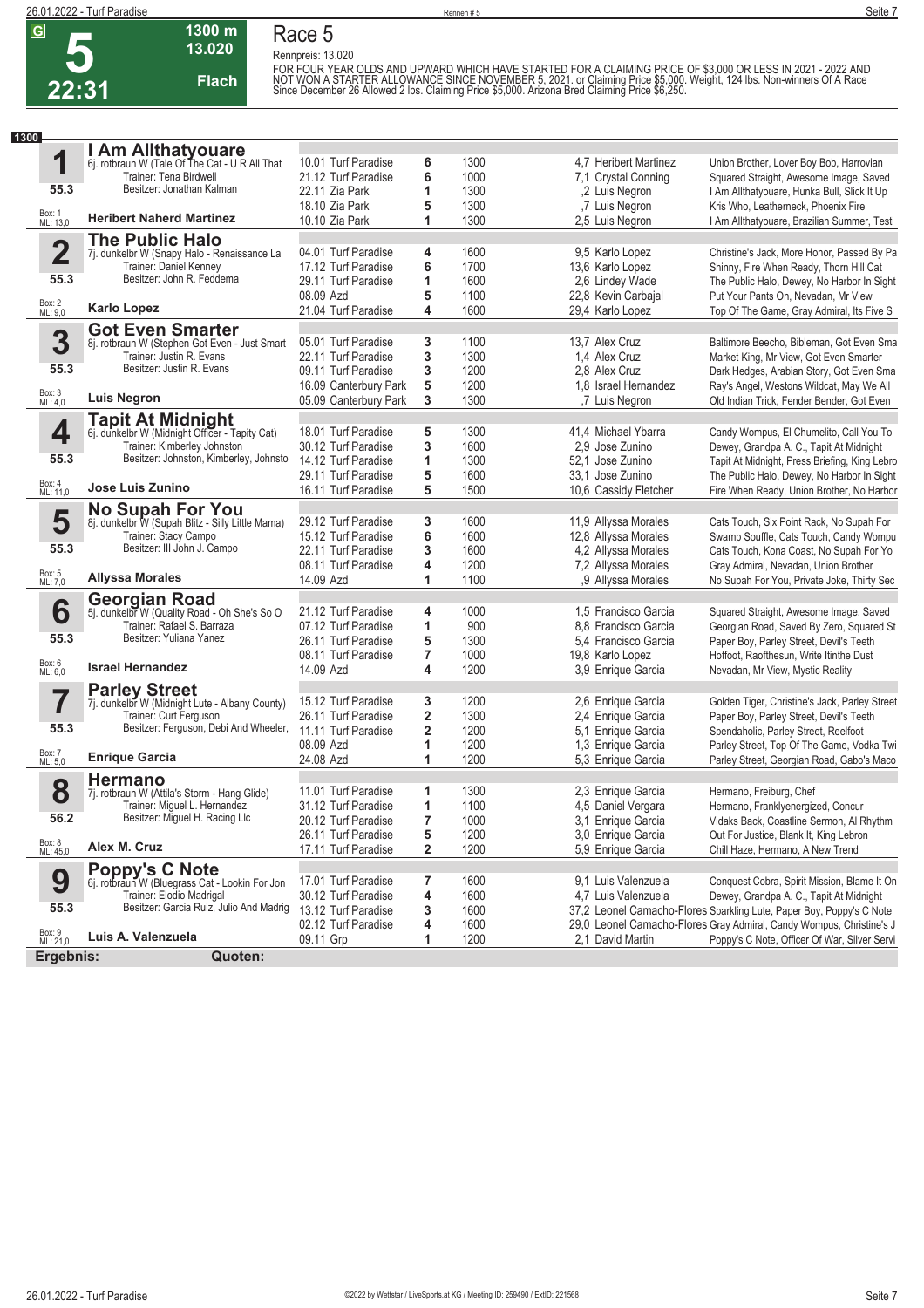

#### **1300 m 11.480 Flach Race 6**

**Rennpreis: 11.480** FOR FOUR YEAR OLDS AND UPWARD WHICH HAVE NOT WON TWO RACES SINCE JULY 26, 2021 OR WHICH HAVE NOT WON A<br>RACE SINCE OCTOBER 26, 2021 OR WHICH HAVE NEVER WON FOUR RACES. Weight, 124 lbs. Claiming Price \$3,000 (Claiming<br>Races

| 1300                    |                                                                              |                                  |                         |              |                                              |                                                                                      |
|-------------------------|------------------------------------------------------------------------------|----------------------------------|-------------------------|--------------|----------------------------------------------|--------------------------------------------------------------------------------------|
|                         | <b>Western Smoke</b>                                                         |                                  |                         |              |                                              |                                                                                      |
| 1                       | 5j. rotbraun W (Take Charge Indy - Cheesecak                                 | 18.01 Turf Paradise              | 7                       | 1300         | 43,0 Lindey Wade                             | Candy Wompus, El Chumelito, Call You To                                              |
|                         | Trainer: Raymond G. Valerio<br>Besitzer: Allison Martinez                    | 03.01 Turf Paradise              | 1                       | 1300         | 4,1 Lindey Wade                              | Western Smoke, Rousing Rubble, Colavito                                              |
| 56.2                    |                                                                              | 16.12 Turf Paradise              | 5                       | 1600         | 4,6 Luis Valenzuela                          | Gage Has A Gray, Autism Siblings, Ju Ju G                                            |
| Box: 1<br>ML: 11,0      | <b>Lindey Wade</b>                                                           | 22.11 Zia Park<br>09.11 Zia Park | 6<br>1                  | 1300<br>1300 | 17,4 Rodolfo Guerra<br>1,0 Francisco Amparan | Southern Summer, J J's Crown, Kris' Wild K<br>Western Smoke, Smooth Blues, Rio Cutie |
|                         |                                                                              |                                  |                         |              |                                              |                                                                                      |
| $\overline{\mathbf{2}}$ | <b>Private Joke</b><br>10j. rotbraun W (Comic Strip - Rowdy Angel)           | 18.01 Turf Paradise              | 5                       | 1200         | 9.0 Israel Hernandez                         | Thirsty Junior, Success Rate, Jen Lors Lega                                          |
|                         | Trainer: Juan Quintana Gutierrez                                             | 04.01 Turf Paradise              | 4                       | 1300         | 12,1 Israel Hernandez                        | Coastline Sermon, Kenzou's Rhythm, Blank                                             |
| 56.2                    | Besitzer: Juan Quintana Gutierrez                                            | 07.12 Turf Paradise              | 6                       | 1500         | 13,3 Daniel Vergara                          | Passed By Paul, Thirty Seconds Out, Them                                             |
|                         |                                                                              | 23.11 Turf Paradise              | 4                       | 1200         | 5,0 Daniel Vergara                           | Saved By Zero, Success Rate, Jen Lors Leg                                            |
| Box: 2<br>ML: 16,0      | <b>Israel Hernandez</b>                                                      | 08.11 Turf Paradise              | 3                       | 1600         | 18,6 Daniel Vergara                          | Cats Touch, Zorich, Private Joke                                                     |
|                         | <b>Royal Seeker</b>                                                          |                                  |                         |              |                                              |                                                                                      |
| 3                       | 8j. rotbraun W (Heatseeker - Camille C)                                      | 11.01 Turf Paradise              | 2                       | 1300         | 8.9 McKenna Anderson                         | Tiz Manny, Royal Seeker, Wild Wild Kingdo                                            |
|                         | Trainer: Drew C. Fulmer                                                      | 31.12 Turf Paradise              | 4                       | 1100         | 40,6 Cerapio Figueroa                        | Hermano, Franklyenergized, Concur                                                    |
| 54.0                    | Besitzer: Drew C. Fulmer                                                     | 14.12 Turf Paradise              | 3                       | 1000         | 12,6 McKenna Anderson                        | Count Alexei, Tim's Buddy, Royal Seeker                                              |
|                         |                                                                              | 26.09 Lrc                        | 5                       | 1100         | 85,4 Abdul Alsagoor                          | Desert Swarm, Trumper, Around The Dial                                               |
| Box: 3<br>ML: 7,0       | <b>McKenna Anderson</b>                                                      | 17.09 Lrc                        | 5                       | 1100         | 13,4 Alexis Centeno                          | Winding, Around The Dial, Theluteismine                                              |
|                         | <b>Harrovian</b>                                                             | 10.01 Turf Paradise              |                         | 1300         | 18,8 Francisco Garcia                        |                                                                                      |
| 4                       | 8j. dunkelbr W (Harlan's Holiday - Anna Sun)<br>Trainer: Candelario Villamar | 27.12 Turf Paradise              | 3<br>7                  | 1300         | 8.6 Aaron Belloc                             | Union Brother, Lover Boy Bob, Harrovian<br>Chef, Kenzou's Rhythm, Mr View            |
| 56.2                    | Besitzer: Juan Manuel Bustamonte                                             | 29.12 Los Alamitos               | 4                       | 900          | 11,2 Cerapio Figueroa                        | Chatterman, Towards The Light, Walk On W                                             |
|                         |                                                                              | 07.12 Lrc                        | 5                       | 1100         | 13,9 Eswan Flores                            | Towards The Light, Rmanie's Grey Suit, Bull                                          |
| Box: 4<br>ML: 7,0       | <b>Francisco Garcia</b>                                                      | 01.12 Los Alamitos               | 4                       | 900          | 13,8 Juan Ochoa                              | Maurice Code, Justamitch, Nova                                                       |
|                         | <b>Albany Front</b>                                                          |                                  |                         |              |                                              |                                                                                      |
| 5                       | 5j. kastanie W (Run Away And Hide - Bett On                                  | 31.12 Turf Paradise              | 6                       | 1100         | 6,2 Enrique Garcia                           | Hermano, Franklyenergized, Concur                                                    |
|                         | Trainer: Justin R. Evans                                                     | 18.08 Azd                        | 3                       | 1600         | 2.2 Michael Ybarra                           | Check And Raise, Chieftain's Lad, Albany Fr                                          |
| 56.2                    | Besitzer: Gotcha Horse Stable Llc                                            | 03.08 Azd                        | 1                       | 1600         | .9 Enrique Garcia                            | Albany Front, Starship Chewy, Gold Treasur                                           |
|                         |                                                                              | 21.07 Azd                        | 4                       | 1200         | 1,0 Enrique Garcia                           | Spittin Havoc, King Parker, Mr View                                                  |
| Box: 5<br>ML: 6,0       | <b>Luis Negron</b>                                                           | 06.07 Azd                        | $\overline{2}$          | 1200         | ,7 Daniel Vergara                            | Dyna Cat, Albany Front, Mr View                                                      |
|                         | <b>Brazilian Summer</b>                                                      |                                  |                         |              |                                              |                                                                                      |
| 6                       | 6j. rotbraun W (Gervinho - Marry By Summer)                                  | 15.01 Sunland Park               | 5                       | 1300         | 8,7 Francisco Amparan                        | Cowboy Cool, Dirt Road Red, Mithgaal                                                 |
|                         | Trainer: Jr. Martin Valdez-Cabral                                            | 13.12 Zia Park                   | $\overline{\mathbf{2}}$ | 1300         | .9 Alejandro Medellin                        | Tres Chiflados, Brazilian Summer, Disputed                                           |
| 56.2                    | Besitzer: Jr. Martin M. Valdez-Cabral                                        | 15.11 Zia Park                   | 2                       | 1300         | 1,4 Alejandro Medellin                       | Leatherneck, Brazilian Summer, Deck Hum                                              |
| Box: 6<br>ML: 4,0       | Alex M. Cruz                                                                 | 19.10 Zia Park                   | 1                       | 1300         | ,9 Alejandro Medellin                        | Brazilian Summer, Rineshaft, Arch City                                               |
|                         |                                                                              | 10.10 Zia Park                   | $\overline{\mathbf{2}}$ | 1300         | 1.0 Francisco Amparan                        | I Am Allthatyouare, Brazilian Summer, Testi                                          |
| 7                       | <b>Write Itinthe Dust</b>                                                    | 13.01 Turf Paradise              | 4                       | 1100         | 4,1 Enrique Garcia                           | Mo Gee, A New Trend, Buckley Bay                                                     |
|                         | 7j. dunkelbr W (Mineshaft - Toute Allure)<br>Trainer: Jose Luna Silva        | 09.12 Turf Paradise              | 6                       | 1000         | 10,2 Chad Lindsay                            | Sombra Negra, Bedrock, Nevadan                                                       |
| 56.2                    | Besitzer: Jose Luna Silva                                                    | 22.11 Turf Paradise              | 4                       | 1300         | 7,8 Chad Lindsay                             | Market King, Mr View, Got Even Smarter                                               |
|                         |                                                                              | 08.11 Turf Paradise              | 3                       | 1000         | 15,1 Chad Lindsay                            | Hotfoot, Raofthesun, Write Itinthe Dust                                              |
| Box: 7<br>ML: 9,0       | <b>Brayan Pena</b>                                                           | 01.09 Azd                        | 1                       | 1200         | ,3 Enrique Garcia                            | Write Itinthe Dust, Bullet Times, The Kohen                                          |
|                         | <b>Chef</b>                                                                  |                                  |                         |              |                                              |                                                                                      |
| 8                       | 7j. rotbraun W (Congrats - Irish Dixie)                                      | 11.01 Turf Paradise              | 3                       | 1300         | 5,0 Harry Hernandez                          | Hermano, Freiburg, Chef                                                              |
|                         | Trainer: Mary Tate                                                           | 27.12 Turf Paradise              | 1                       | 1300         | 3.6 Harry Hernandez                          | Chef, Kenzou's Rhythm, Mr View                                                       |
| 56.2                    | Besitzer: Sara Rutherford                                                    | 06.12 Turf Paradise              | 2                       | 1300         | 25,6 Harry Hernandez                         | Call You Tomorrow, Chef, Thetrailerguy                                               |
|                         |                                                                              | 16.11 Turf Paradise              | 6                       | 1600         | 2,5 Enrique Garcia                           | Passed By Paul, Spirit Mission, Kenzou's R                                           |
| Box: 8<br>ML: 5,0       | <b>Harry Hernandez</b>                                                       | 05.11 Turf Paradise              | 5                       | 1200         | 15,3 Luis Colon                              | Devil's Teeth, Out For Justice, Bullet Times                                         |
| 9                       | <b>Roll Out</b>                                                              | 28.12 Turf Paradise              |                         | 1600         | 6,7 Luis Valenzuela                          | Blame It On Kitty, Imperator, Seattle See Ya                                         |
|                         | 5j. rotbraun W (Flat Out - Majesty Goddess)<br>Trainer: Kevin Eikleberry     | 24.11 Turf Paradise              | 5<br>6                  | 1200         | 6.6 Keivan Serrano                           | Sparkling Lute, Golden Tiger, Brett                                                  |
| 56.2                    | Besitzer: Kevin Eikleberry                                                   | 08.11 Turf Paradise              | $\mathbf 2$             | 1300         | 6.3 Keivan Serrano                           | Paper Boy, Roll Out, The Kohen                                                       |
|                         |                                                                              | 08.10 Arapahoe                   | 3                       | 1400         | 8.2 Jarred Journet                           | Random Affair, Wild Tonight, Roll Out                                                |
| Box: 9<br>ML: 16,0      | Luis A. Valenzuela                                                           | 15.09 Azd                        | 3                       | 1100         | 6,7 Keivan Serrano                           | Bullet Times, The Kohen, Roll Out                                                    |
|                         | <b>Smokin Encounter</b>                                                      |                                  |                         |              |                                              |                                                                                      |
| 1                       | 6j. dunkelbr W (Point Encounter - Smokinsout                                 | 21.11 Golden Gate                | 3                       | 1200         | 3.1 Francisco Monroy                         | Minoso, Seaside Dancer, Smokin Encounter                                             |
|                         | Trainer: Riley Rycroft                                                       | 29.10 Golden Gate                | 3                       | 1100         | 6.7 Francisco Monroy                         | Ice Or Fire, Minoso, Smokin Encounter                                                |
| 56.2                    | Besitzer: Riley Rycroft                                                      | 01.10 Golden Gate                | 4                       | 1100         | 2.7 Santos Rivera                            | Foster Boi, Ice Or Fire, Quick And Silver                                            |
| Box: 10<br>ML: 11,0     | <b>Sahin Civaci</b>                                                          | 10.09 Golden Gate                | 1                       | 1100         | 3,4 Santos Rivera                            | Smokin Encounter, That's Bind Babe, Cajun                                            |
|                         |                                                                              | 08.08 Golden Gate                | $\mathbf{2}$            | 1100         | 2,9 Santos Rivera                            | Gray Gem, Smokin Encounter, Gentleman's                                              |
| Ergebnis:               | Quoten:                                                                      |                                  |                         |              |                                              |                                                                                      |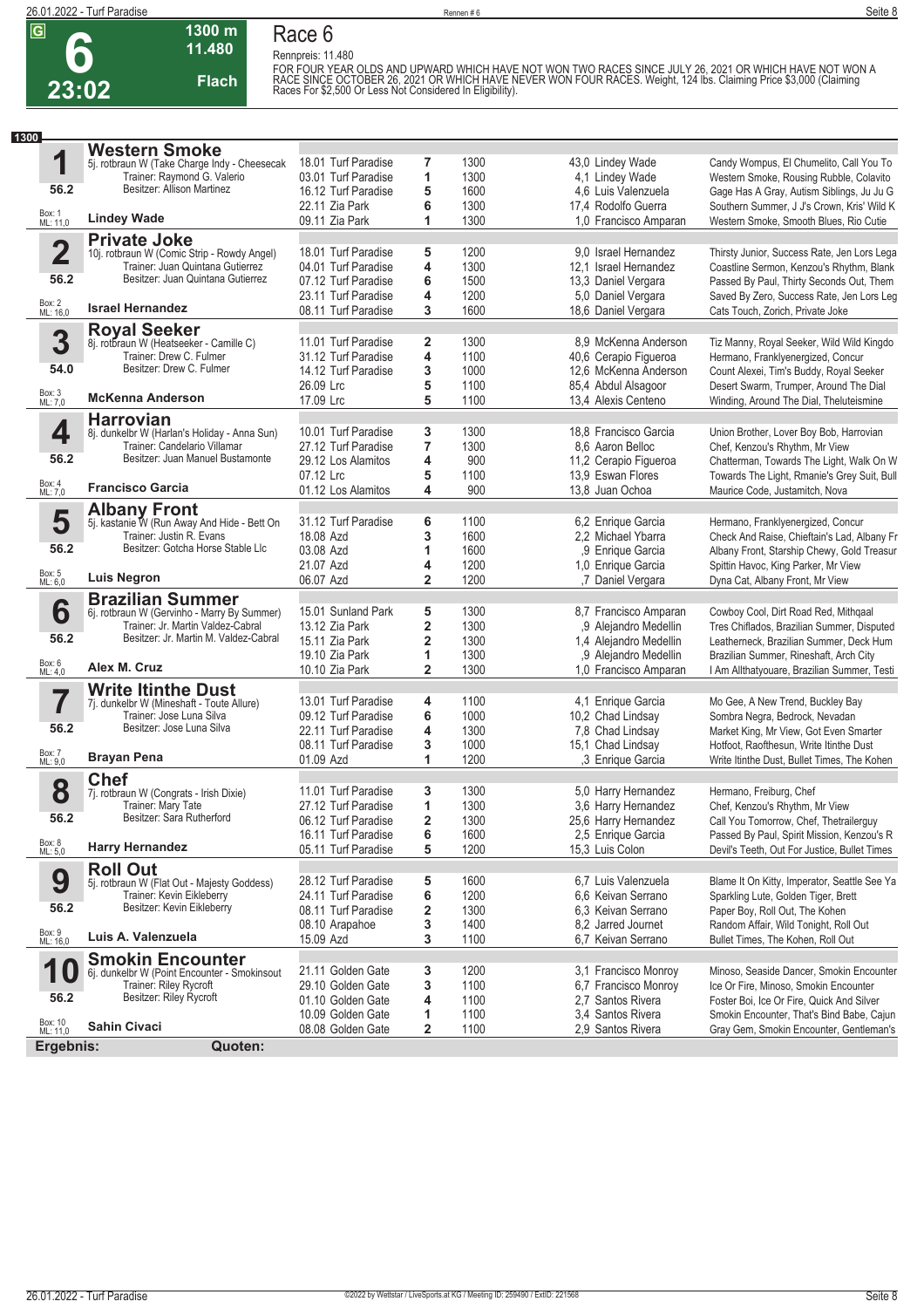

### **1200 m 11.480 Flach Race 7**

**Rennpreis: 11.480 FOR FOUR YEAR OLDS AND UPWARD WHICH HAVE NEVER WON TWO RACES. Weight, 124 lbs. Claiming Price \$3,500.** 

| 1200                    |                                                                              |                                            |                         |              |                                               |                                                                                         |
|-------------------------|------------------------------------------------------------------------------|--------------------------------------------|-------------------------|--------------|-----------------------------------------------|-----------------------------------------------------------------------------------------|
|                         | Litigator                                                                    |                                            |                         |              |                                               |                                                                                         |
| 1                       | 7j. rotbraun W (Graydar - Softly Lit)                                        | 14.01 Turf Paradise                        | 4                       | 900          | 2,8 Crystal Conning                           | Indian Gambler, Autism Can Do, Limited Off                                              |
| 56.2                    | Trainer: lii Anthony Blea<br>Besitzer: Jr. Armando Ortega                    | 30.12 Turf Paradise                        | 2                       | 1100         | 4,0 Crystal Conning                           | Sir Deputy, Litigator, Limited Offer                                                    |
|                         |                                                                              | 17.12 Turf Paradise                        | 3                       | 900          | 3.1 Erick Medellin                            | Minehunter, Indian Gambler, Litigator                                                   |
| Box: 1<br>ML: 55,0      | <b>Crystal Conning</b>                                                       | 01.12 Turf Paradise<br>05.11 Turf Paradise | 5<br>8                  | 1100<br>1100 | 18,3 Erick Medellin<br>2.1 Keivan Serrano     | Linchpin Storm, Mancuso At The Mic, Frees<br>Tiger's Song, Minehunter, Shotgun Rider    |
|                         | <b>Track Bound</b>                                                           |                                            |                         |              |                                               |                                                                                         |
| $\overline{\mathbf{2}}$ | 4j. dunkelbr W (Laugh Track - All Yours Baby)                                | 05.01 Turf Paradise                        | 4                       | 1300         | 17,5 Cerapio Figueroa                         | Express Permission, Blues Rapper, North F                                               |
|                         | Trainer: Sergio Alvarez                                                      | 21.12 Turf Paradise                        | 4                       | 1600         | 4.8 Erick Medellin                            | Hello Handsome, Capper, Shakelas Destiny                                                |
| 54.0                    | Besitzer: LIc Alvarez Racing Stables                                         | 07.12 Turf Paradise                        | 5                       | 1100         | 8.5 Cerapio Figueroa                          | Thirtyminutemass, Rouge Sunset, Limited O                                               |
| Box: 2<br>ML: 9,0       | Sofia Barandela                                                              | 15.06 Azd                                  | 8                       | 1200         | 13.9 Travis Wales                             | Anyone Seen Logan, Moonlite Graham, Yha                                                 |
|                         |                                                                              | 29.05 Sunray Park                          | 6                       | 1300         | 6,4 Aldo Arboleda                             | Grandpa A. C., Mt. Taylor, Provost                                                      |
| 3                       | <b>Keen James</b><br>6j. rotbraun W (James Street - Hailey Keen)             | 30.12 Turf Paradise                        | 6                       | 1100         | 44,3 McKenna Anderson                         | Sir Deputy, Litigator, Limited Offer                                                    |
|                         | Trainer: Sandy Gale                                                          | 07.12 Turf Paradise                        | 7                       | 1100         | 43,9 Cassidy Fletcher                         | Thirtyminutemass, Rouge Sunset, Limited O                                               |
| 54.0                    | Besitzer: Sandy Gale                                                         | 18.10 Grp                                  | 6                       | 1300         | 24,3 Jose Figueroa                            | Papawasarollnstone, Luck Is My Name, A G                                                |
|                         |                                                                              | 11.10 Grp                                  | 6                       | 1000         | 21,0 Jose Figueroa                            | Speedy Tom, Premier League, Mobjack                                                     |
| Box: 3<br>ML: 21,0      | <b>McKenna Anderson</b>                                                      | 28.09 Grp                                  | 6                       | 1100         | 24,5 Taylor Smith                             | Brett, Sizzling Grace, Boss Hugo                                                        |
|                         | Lil' Ninja                                                                   |                                            |                         |              |                                               |                                                                                         |
| 4                       | 5j. dunkelbr W (Ez Effort - Spacey)<br>Trainer: Raymond G. Valerio           | 30.12 Turf Paradise                        | 3                       | 1100         | 2,3 Jose Zunino                               | Freestone, Square Root, Lil' Ninja                                                      |
| 56.2                    | Besitzer: Raymond G. Valerio                                                 | 13.12 Turf Paradise<br>30.11 Turf Paradise | 2<br>7                  | 1300<br>1200 | 3,2 Chad Lindsay<br>4.9 Chad Lindsay          | Price To Pay, Lil' Ninja, Shotgun Rider<br>First Call, Don With The Wind, Stretford End |
|                         |                                                                              | 06.06 Canterbury Park                      | 3                       | 1200         | 6,2 Chad Lindsay                              | Warrior Boss, Finn Country, Lil' Ninja                                                  |
| Box: 4<br>ML: 5,0       | <b>Jose Luis Zunino</b>                                                      | 09.04 Tampa                                | 6                       | 1200         | 11,5 Chad Lindsay                             | Baby Boomer, Doc Amster, Phase Out                                                      |
|                         |                                                                              |                                            |                         |              |                                               |                                                                                         |
| 5                       | Sniggle<br>8j. dunkelbr W (Don Lux - Itty Bitty Sweety)                      | 13.12 Zia Park                             | 9                       | 1600         | 18,3 Enrique Gomez                            | Hit A Note, Key To The City, Alexander Who                                              |
|                         | Trainer: Simon J. Buechler                                                   | 28.11 Zia Park                             | 5                       | 1300         | 30,4 Luis Fuentes                             | Ilikerollin, Ima Saint Too, Smooth Blues                                                |
| 56.2                    | Besitzer: Simon J. Buechler                                                  | 18.10 Zia Park                             | 8                       | 1200         | 29,1 Jimmy Coates                             | Lincoln County Kid, Gambling Cowboy, Flyi                                               |
|                         |                                                                              | 27.09 Zia Park                             | 5                       | 1100         | 18,7 Jimmy Coates                             | My Storm Warrior, Hennessy's Squirt, Storm                                              |
| Box: 5<br>ML: 21,0      | Luis H. Rodriguez                                                            | 15.08 Ruidoso Downs                        | 6                       | 1100         | 16,8 Maria Baca                               | Near Genius, My Storm Warrior, Hot Charlie                                              |
|                         | <b>Big Larry</b>                                                             |                                            |                         |              |                                               |                                                                                         |
| 6                       | 7j. kastanie W (Distorted Reality - Brookton)<br>Trainer: Jr. O. A. Martinez | 30.12 Turf Paradise<br>27.07 Arapahoe      | 8<br>7                  | 1100<br>1600 | 26,8 Israel Hernandez<br>1,7 Freddy Manrrique | Sir Deputy, Litigator, Limited Offer<br>Saddle In Commando, S S Tank, Dandy Va          |
| 56.2                    | Besitzer: Kurt Luscombe                                                      | 15.07 Arapahoe                             | 2                       | 1600         | 3,2 Freddy Manrrique                          | Emperor's Choice, Big Larry, Roll Out                                                   |
|                         |                                                                              | 08.07 Arapahoe                             | 2                       | 1400         | 2,3 Freddy Manrrique                          | Elusive Flame, Big Larry, Dandy Van                                                     |
| Box: 6<br>ML: 21,0      | <b>Israel Hernandez</b>                                                      | 10.06 Arapahoe                             | 6                       | 1100         | 12,5 Luis Rodriguez                           | Maggies Patroit, Ordained Cat, Adaptation                                               |
|                         | <b>Our Money Cat</b> 6j. dunkelbr W (Rascal Cat - Moneyfee)                  |                                            |                         |              |                                               |                                                                                         |
|                         |                                                                              | 13.12 Turf Paradise                        | 8                       | 1300         | 7,2 Israel Hernandez                          | Price To Pay, Lil' Ninja, Shotgun Rider                                                 |
| 56.2                    | Trainer: Kevin Oberholtzer<br>Besitzer: Oberholtzer, Kevin And Hawk          | 16.10 Ctm                                  | 3                       | 1200         | 11,2 Silvino Morales                          | J. Cruz, Bonanza Creek, Our Money Cat                                                   |
|                         |                                                                              | 02.10 Ctm<br>19.09 Ctm                     | 5<br>4                  | 1200<br>1700 | 3.8 Silvino Morales<br>3,6 Edgar Zenteno      | Old Double Diamond, Flat Out Leader, Bona<br>Sportscarr, Smiley, Small Town Dude        |
| Box: 7<br>ML: 16,0      | Luis A. Valenzuela                                                           | 10.09 Ctm                                  | $\overline{\mathbf{2}}$ | 1300         | 30,9 Edgar Zenteno                            | Awesome Knight, Our Money Cat, Bonanza                                                  |
|                         |                                                                              |                                            |                         |              |                                               |                                                                                         |
| 8                       | <b>California Tenga</b><br>5j. dunkelbr W (Tenga Cat - Wondrous Event)       | 17.12 Turf Paradise                        | 7                       | 900          | 16,2 Leslie Mawing                            | Minehunter, Indian Gambler, Litigator                                                   |
|                         | Trainer: Chris Reid Mitchell                                                 | 07.12 Turf Paradise                        | 10                      | 1100         | 11,1 Isaias Enriguez                          | Thirtyminutemass, Rouge Sunset, Limited O                                               |
| 56.2                    | Besitzer: Chris Reid Mitchell                                                | 15.11 Turf Paradise                        | 4                       | 900          | 5,2 Lindey Wade                               | Squared Straight, Minehunter, Limited Offer                                             |
|                         |                                                                              | 05.09 Los Alamitos                         | 4                       | 914          | 2.3 Edgar Payeras                             | Irish Ballad, Raindance Rules, Wicked Blue                                              |
| Box: 8<br>ML: 21,0      | <b>Michael Ybarra</b>                                                        | 21.08 Los Alamitos                         | 1                       | 914          | 3,6 Edgar Payeras                             | California Tenga, Flawless Gem, Dancing In                                              |
|                         | <b>Colonel Mike</b>                                                          |                                            |                         |              |                                               |                                                                                         |
| 9                       | 5j. dunkelbr W (Govenor Charlie - Right Directi<br>Trainer: Jose Luna Silva  | 26.12 Golden Gate<br>12.11 Golden Gate     | 5<br>6                  | 1100<br>1200 | 3,5 Heriberto Figueroa<br>13,2 Frank Alvarado | Zero Bucks Given, Poso Creek, Handsome<br>McGeorge, Magic Tiger, Governor Arthur        |
| 56.2                    | Besitzer: Jose Luna Silva                                                    | 10.10 Fno                                  | 4                       | 1100         | 9.8 Silvio Amador                             | Palaleo, Scratchy Apache, El Beautiful                                                  |
|                         |                                                                              | 19.09 Golden Gate                          | 4                       | 1200         | 4.0 Santos Rivera                             | Autism Ability, McGeorge, Soul Prodigy                                                  |
| Box: 9<br>ML: 6,0       | Keivan Serrano                                                               | 29.08 Golden Gate                          | 3                       | 1100         | 31,5 Santos Rivera                            | Elusive Virtue, Cojo, Colonel Mike                                                      |
|                         | <b>Autism Can Do</b>                                                         |                                            |                         |              |                                               |                                                                                         |
| 1                       | 4j. dunkelbr W (Time To Get Even - Radiant B                                 | 14.01 Turf Paradise                        | 2                       | 900          | 2.8 Evin Roman                                | Indian Gambler, Autism Can Do, Limited Off                                              |
|                         | Trainer: Jonathan Wong                                                       | 30.12 Turf Paradise                        | 4                       | 1100         | 2,8 Daniel Vergara                            | Sir Deputy, Litigator, Limited Offer                                                    |
| 56.2                    | Besitzer: Johnny Taboada                                                     | 07.12 Turf Paradise                        | 5                       | 900          | 2,7 Brayan Pena                               | Sizzling Evening, Clever Emma, Top Rocket                                               |
| Box: 10<br>ML: 4,0      | <b>Brayan Pena</b>                                                           | 04.03 Turf Paradise<br>22.01 Turf Paradise | 6<br>1                  | 1500<br>1200 | 2.8 Luis Negron<br>1,1 Luis Negron            | Cozy Bear, Warriors Hero, J J's Crown<br>Autism Can Do, Devils Workshop, Who's Ch       |
|                         | <b>Test Drive</b>                                                            |                                            |                         |              |                                               |                                                                                         |
| 1                       | 4j. rotbraun W (Merit Man - Kestrel)                                         | 30.12 Turf Paradise                        | 5                       | 1100         | 2.6 Alex Cruz                                 | Freestone, Square Root, Lil' Ninja                                                      |
|                         | Trainer: Eliska Kubinova                                                     | 28.11 Golden Gate                          | 4                       | 1200         | 1.6 Evin Roman                                | Governor Arthur, Lastbesthope, Handsome                                                 |
| 56.2                    | Besitzer: Rosales Racing F1                                                  | 29.10 Santa Anita                          | 6                       | 1600         | 14,6 Diego Herrera                            | Harbor Sky, Bold Voyager, Launch Pad                                                    |
|                         |                                                                              | 09.10 Santa Anita                          | 8                       | 1200         | 7,9 Abel Cedillo                              | Squalotoro, Honor Among Men, Fun Coupo                                                  |
| Box: 11<br>ML: 9,0      | Cerapio Figueroa                                                             | 04.09 Del Mar                              | 7                       | 1200         | 8.3 Edwin Maldonado                           | Ascot Storm, Diva's Finale, Charge Cash                                                 |
| Ergebnis:               | Quoten:                                                                      |                                            |                         |              |                                               |                                                                                         |
|                         |                                                                              |                                            |                         |              |                                               |                                                                                         |